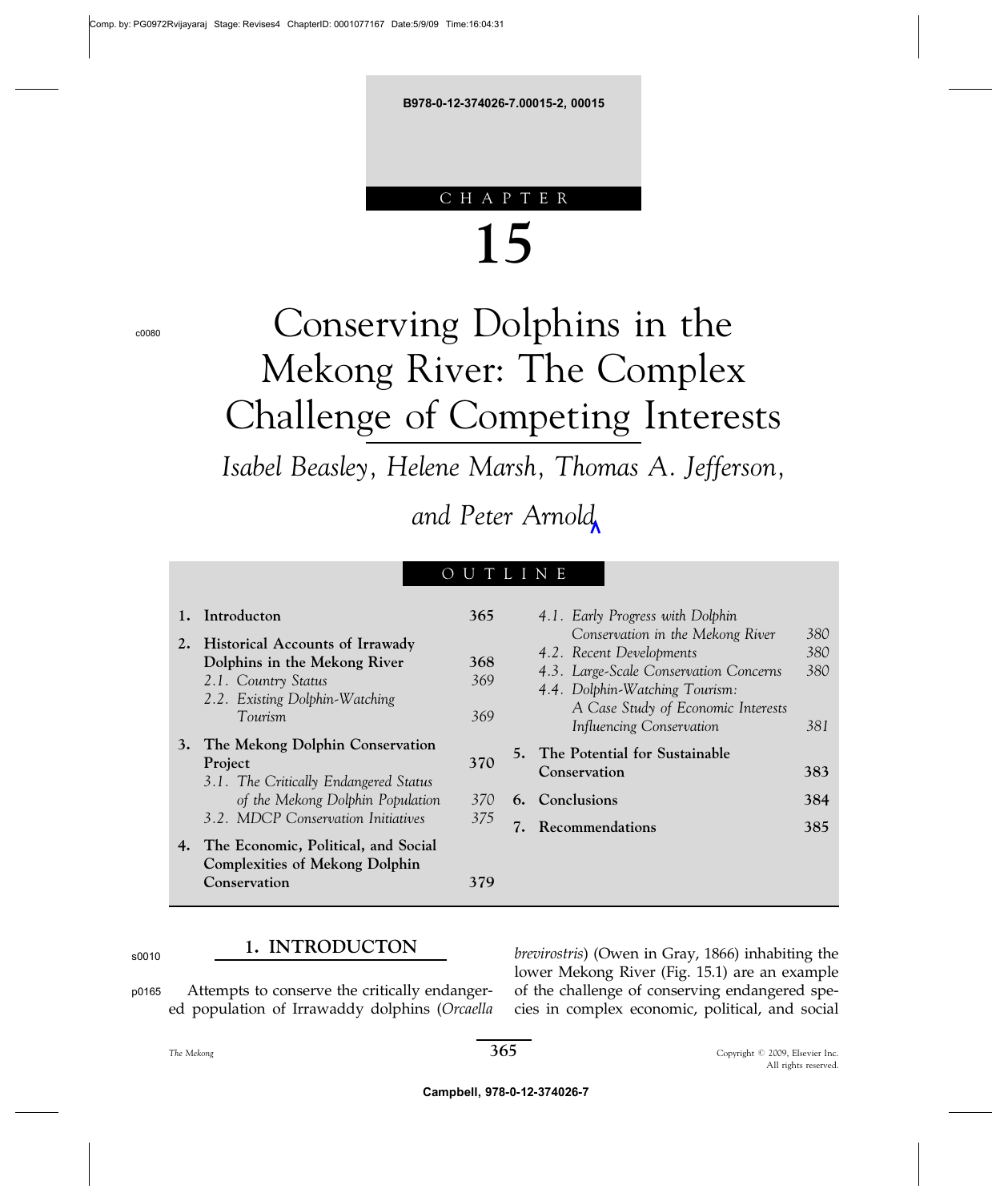

f0010 FIGURE 15.1 Map showing the study area of the lower Mekong River. The area ranged from the Laos/Cambodian border (Muang Khong) south to the Vietnamese Delta (including Tonle Sap Lake). The Kratie to Khone Falls river section is the only area in the river where dolphins were sighted. The southern part of this river stretch is in Kratie Province, the upper part is in Stung Treng Province. Base map produced by Matti Kummu and reproduced with his permission.

situations. This Irrawaddy dolphin population is small, declining, and facing numerous threats to its survival. The subpopulation inhabiting the Mekong River was classified as critically endangered by the World Conservation Union (IUCN) in 2004 (Smith and Beasley, 2004).

p0170 The Irrawaddy dolphin was originally described as the short-snouted porpoise from a specimen found at the mouth of the Vishakhapatnam (Vizagapatam) River, along the east coast of India, in 1852 by the Englishmen Sir Richard Owen (Owen, 1866). This small, unusual dolphin reaches a length of 2.75 m, is uniform gray in color with a white belly, has a rounded forehead, small dorsal fin, and disproportionately large paddle-like flippers (Fig. 15.2).

 $366$  15. CHALLENGES OF CONSERVING DOLPHINS IN THE MEKONG RIVER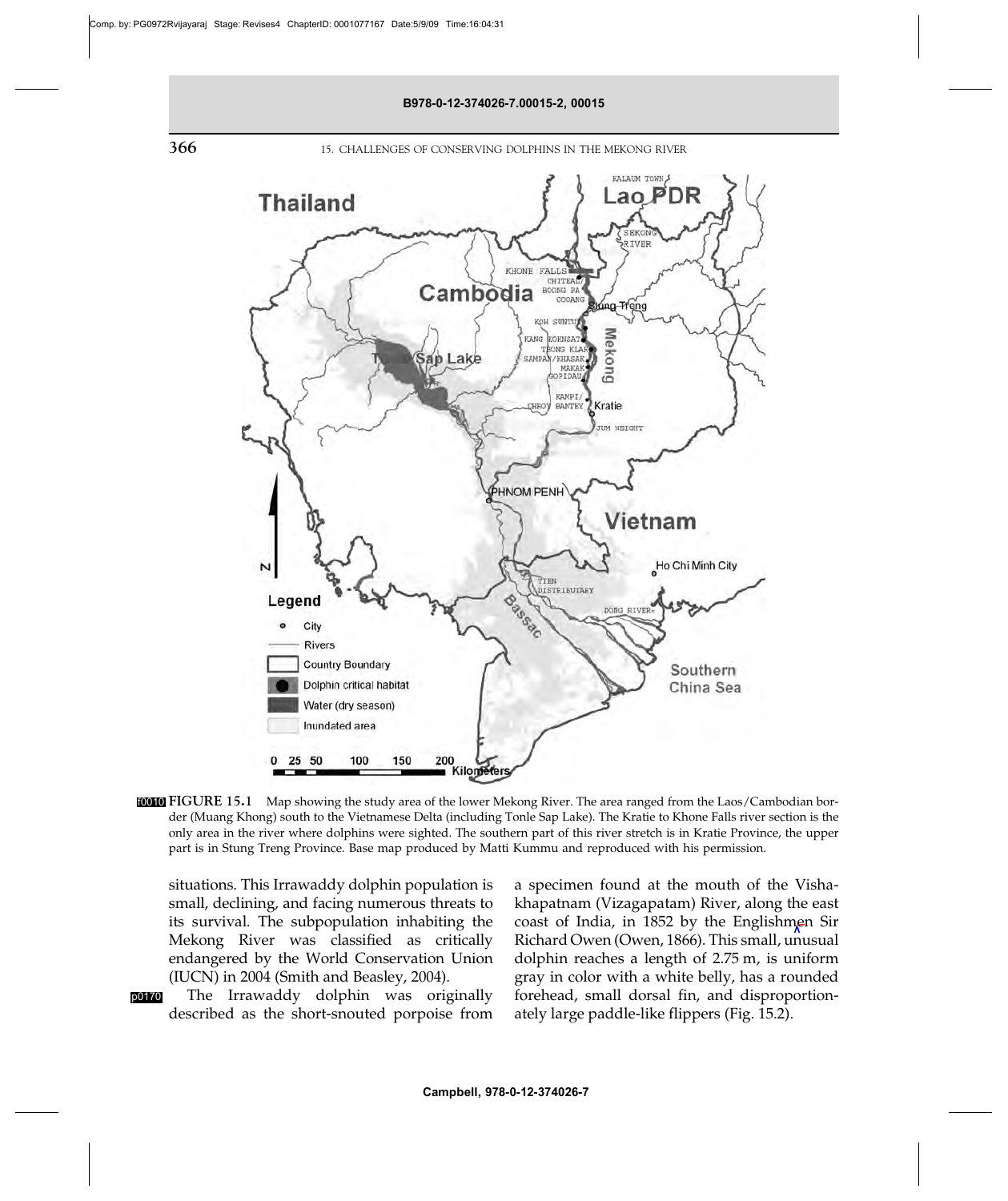#### 1. INTRODUCTON 367



f0015 FIGURE 15.2 Irrawaddy dolphin calf from Koh Pidau Pool, Kratie Province, Mekong River. (See Color Plate 23)

p0175 The Irrawaddy dolphin is a facultative freshwater cetacean (i.e., it inhabits both fresh and marine waters) and is subject to increasing human-induced threats as a result of its reliance on riverine and coastal habitats (Stacey and Leatherwood, 1997; Smith and Jefferson, 2002). The known global distribution of Irrawaddy dolphins is shown in Fig. 15.3. However, knowledge of the distribution of this species throughout its coastal range is still incomplete.

There are five freshwater Irrawaddy dolphin p0180 populations. Three populations occur in major Asian river systems: (1) the Mahakam population of Kalimantan, Indonesia (estimated population size of 70 individuals; Kreb, 2004; Kreb, 2005; Kreb et al., 2007); (2) the Ayeyarwady population of Myanmar (estimated population size 59-72 individuals; Smith et al., 2007); and (3) the Mekong population of southern Lao PDR (hereafter referred to as Laos), Cambodia and Viet



f0020 FIGURE 15.3 Distribution map of the Irrawaddy and Australian Snubfin dolphin.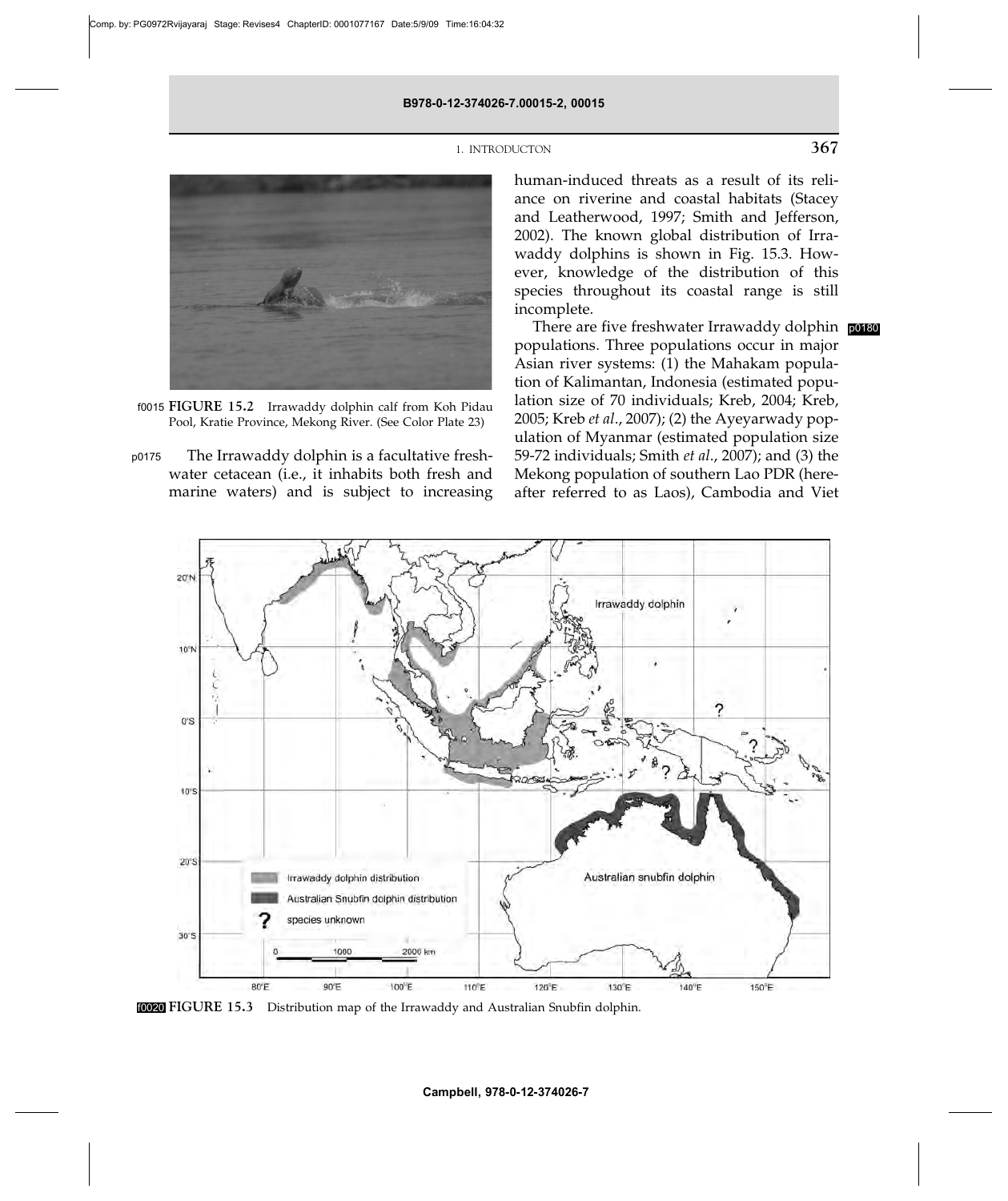#### $368$  15. CHALLENGES OF CONSERVING DOLPHINS IN THE MEKONG RIVER

Nam (estimated population size 108-146 individuals; Beasley, 2007; Beasley et al., 2007; see below). Two populations occur in brackish/ freshwater lakes: (1) the Songkhla Lake population in Thailand (estimated population size of <20 individuals; Beasley et al., 2002a; Kittiwattanawong et al., 2007); and (2) the Chilka Lake population in India (estimated population size of at least 85 individuals, Pattnaik et al., 2007).

- p0185 Irrawaddy dolphins were also believed to occur in the coastal waters of Australia (Stacey and Arnold, 1999; Stacey and Leatherwood, 1997). However, the Asian and Australian stocks of Orcaella were designated as a separate species in 2005, on the basis of consistent differences in color, cranial and external morphometrics, postcranial morphology, and genetics. The Australian species is now named the Australian snubfin dolphin (Orcaella heinsohni) (Arnold and Heinsohn, 1996; Beasley et al., 2002b, 2005a). The separation of the Asian and Australian stocks of Orcaella into two species increases the conservation challenge in both regions.
- p0190 Freshwater habitats are subjected to significant human disturbance (Abell, 2002; Dudgeon 2000a,b,c,d; Saunders et al., 2002). Irrawaddy dolphins are highly susceptible to anthropogenic impacts as a result of their occurrence in small, isolated populations, strict habitat preferences, apparent high site fidelity, slow maturation rate (7-9 years), long calving interval (2-3 years), and most importantly, their close proximity to human activities in freshwater ecosystems (Smith et al., 2003). Most freshwater populations of Irrawaddy dolphins are small, declining, and listed as critically endangered by the IUCN. Nonetheless, there has been a notable lack of on-the-ground conservation measures to conserve most of these populations.
- p0195 In this chapter, we present the results of recent research and conservation efforts focused on the Irrawaddy dolphin population inhabiting the lower Mekong River of southern Laos,

Cambodia, and Viet Nam. We also discuss the potential for successful future conservation of the dolphins and the Mekong River ecosystem; in an environment in which significant economic, political, and social considerations are influencing management initiatives.

# 2. HISTORICAL ACCOUNTS OF s0015 IRRAWADY DOLPHINS IN THE MEKONG RIVER

Irrawaddy dolphins were first reported p0200 from the Mekong River in the mid-1860s by the Frenchman Henri Mouhout, who rediscovered the Cambodian Ankor ruins (Mouhot, 1966). In early August 1860, Mouhout was traveling on the Tonle Sap River past Phnom Penh and he noted "shortly afterward we entered the Mekon [sic], which was only now beginning to rise ... here shoals of porpoises sail along with their noses to the wind, frequently bounding out of the water" (Mouhot, 1966, p. 173).

The first dedicated study of dolphins' inhabit- p0205 ing the Cambodian Mekong River was conducted in 1968/69 by a French doctoral student, Renee Lloze, who observed dolphins along the river from the Vietnamese/Cambodian border north to just past Kratie township, including Tonle Sap Great Lake (Lloze, 1973). Lloze's team captured and necropsied two Irrawaddy dolphins from the northern Cambodian Mekong River for studies on anatomy, feeding, and skeletal morphology. The only known historical reports of dolphins in the Vietnamese Mekong River are from the 1920s. These reports were apparently collected by Frenchmen Gruvel (1925) and Krempf (1924-1925) (cited by Lloze 1973).

These early records suggest that dolphins p0210 historically occurred throughout the lower Mekong River, from the bottom of Khone Falls (Fig. 15.1), south to the Vietnamese Delta (including Tonle Sap Great Lake), perhaps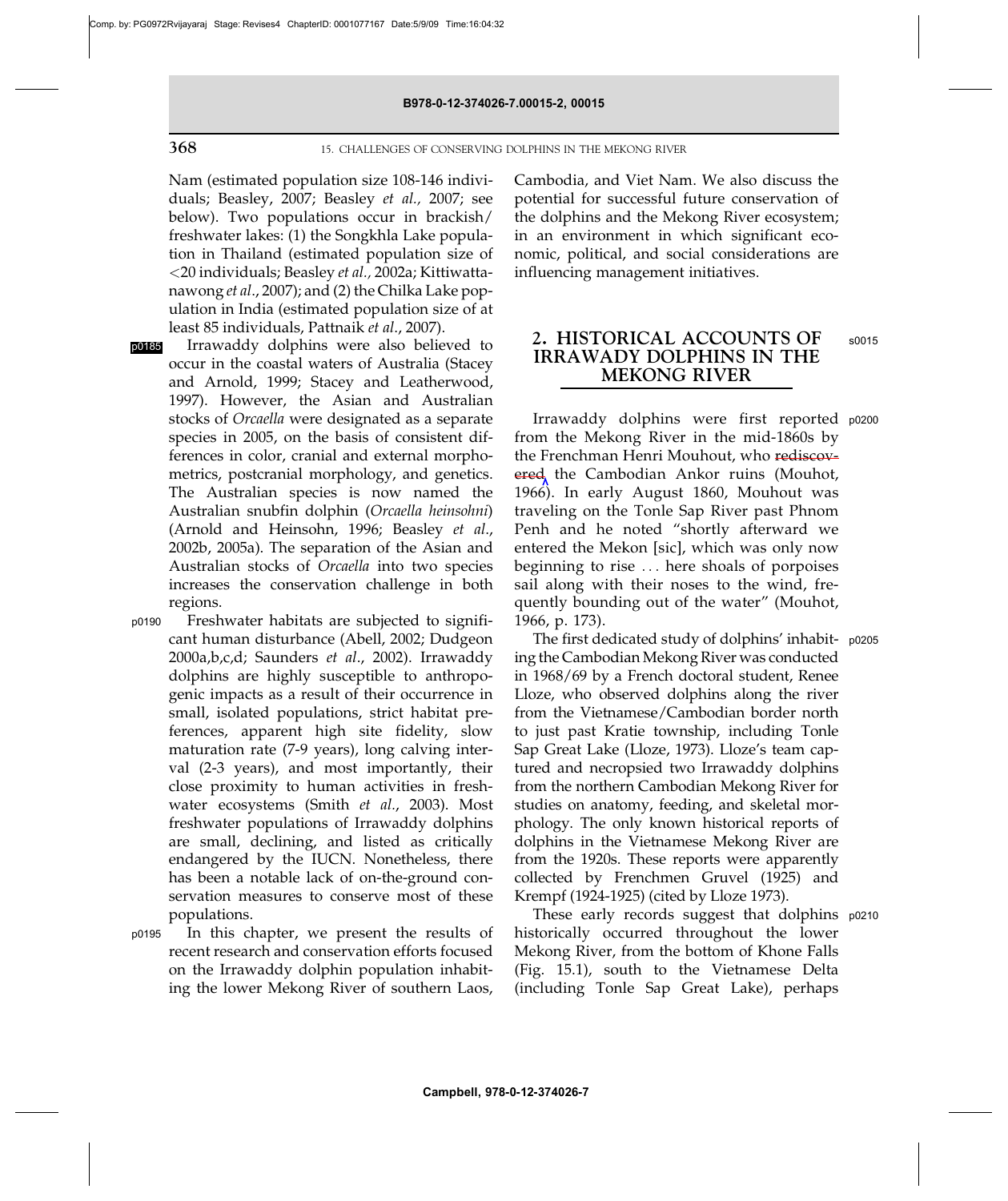numbering at least a few thousand individuals. No historical or contemporary dolphin records are known from the mainstream Mekong River north of the Khone Falls. As a result of political instability, war, and internal conflict, little research had been conducted on the Mekong dolphin population before the early 2000s, as described below.

### s0020 2.1. Country Status

#### s0025 2.1.1. Laos

p0215 In the early 1990s, field research by Canadian Ian Baird of the Lao Community Fisheries and Dolphin Protection Project (LCFDPP) confirmed the presence of Irrawaddy dolphins in southern Laos, and to a lesser extent in northeast Cambodia. Baird and his Laotian counterparts conducted studies on the dolphins' distribution and feeding and investigated mortality rates and causes at Chiteal Pool (known as "Vern Nyang," or "Boong Pa Gooang" in Laos) on the Laos/Cambodian border from 1991 to 1997 (Baird and Mounsouphom, 1994, 1997). Baird also conducted interviews with local fishers in the Sekong, Srepok, and Sesan rivers (which converge with the Mekong River at Stung Treng, Cambodia, 500 km from the river mouth) in Cambodia and Laos. These interviews confirmed that dolphins historically ascended all three rivers, to approximately 280 km up the Sekong River (to Kaleum District) in southern Laos. A German scientist investigating the use of nontimber products also confirmed through interviews that two dolphins had been shot near Sekong town in the Sekong River of southern Laos in 1990 (Bergmans, 1995).

### s0030 2.1.2. Cambodia

p0220 Very little research had historically been conducted on dolphins inhabiting the Cambodian Mekong River. A Cambodian national, Touch Seang Tana, conducted the first studies from 1994 to 2000. Tana conducted observations,

interviews, and opportunistically collected carcasses, concluding in a 1996 report that the species was rare in Mekong River waters as a result of human activities, including direct persecution for oil extraction in Tonle Sap Great Lake during the mid-1970s (Perrin et al., 1996). Baird combined boat surveys and interviews to assess the abundance and distribution of dolphins in the upper Cambodian Mekong River in 1996, and estimated that no more than 200 individuals remained in the entire river (Baird and Beasley, 2005). No further studies on the dolphins were conducted in Cambodia, until the Mekong Dolphin Conservation Project (MCDP) began in 2001 (see Section 3).

### **2.1.3. Viet Nam s0035**

There are very few historical dolphin records **p0225** from Viet Nam, and no previous dedicated studies. There are three recently confirmed reports (with photographs) of Irrawaddy dolphins found dead in fishers' nets from the Vietnamese Mekong River near the Vietnamese/ Cambodian border. These carcasses were discovered in 2000, 2002, and 2005 (Beasley et al., 2005b; Chung and Ho, 2002). Irrawaddy dolphin specimens have recently been discovered in various Vietnamese whale temples in Vung Tau and Binh Thang, near the Mekong River Delta (Beasley et al., 2002b; Smith et al., 1997). However, these specimens are probably from coastal populations, as there are local reports of Irrawaddy dolphins occurring along the Vietnamese coast (Beasley et al., 2005b).

#### 2.2. Existing Dolphin-Watching Tourism s0040

In the Mekong River, dolphin-watching p0230 tourism is facilitated by the reliable occurrence of dolphins in small deep-water pools throughout the year. There are two locations where tourists can view Irrawaddy dolphins in the Mekong River: (1) Chiteal Pool on the Laos/ Cambodian border; and (2) Kampi Pool in Kratie Province, Cambodia.

Campbell, 978-0-12-374026-7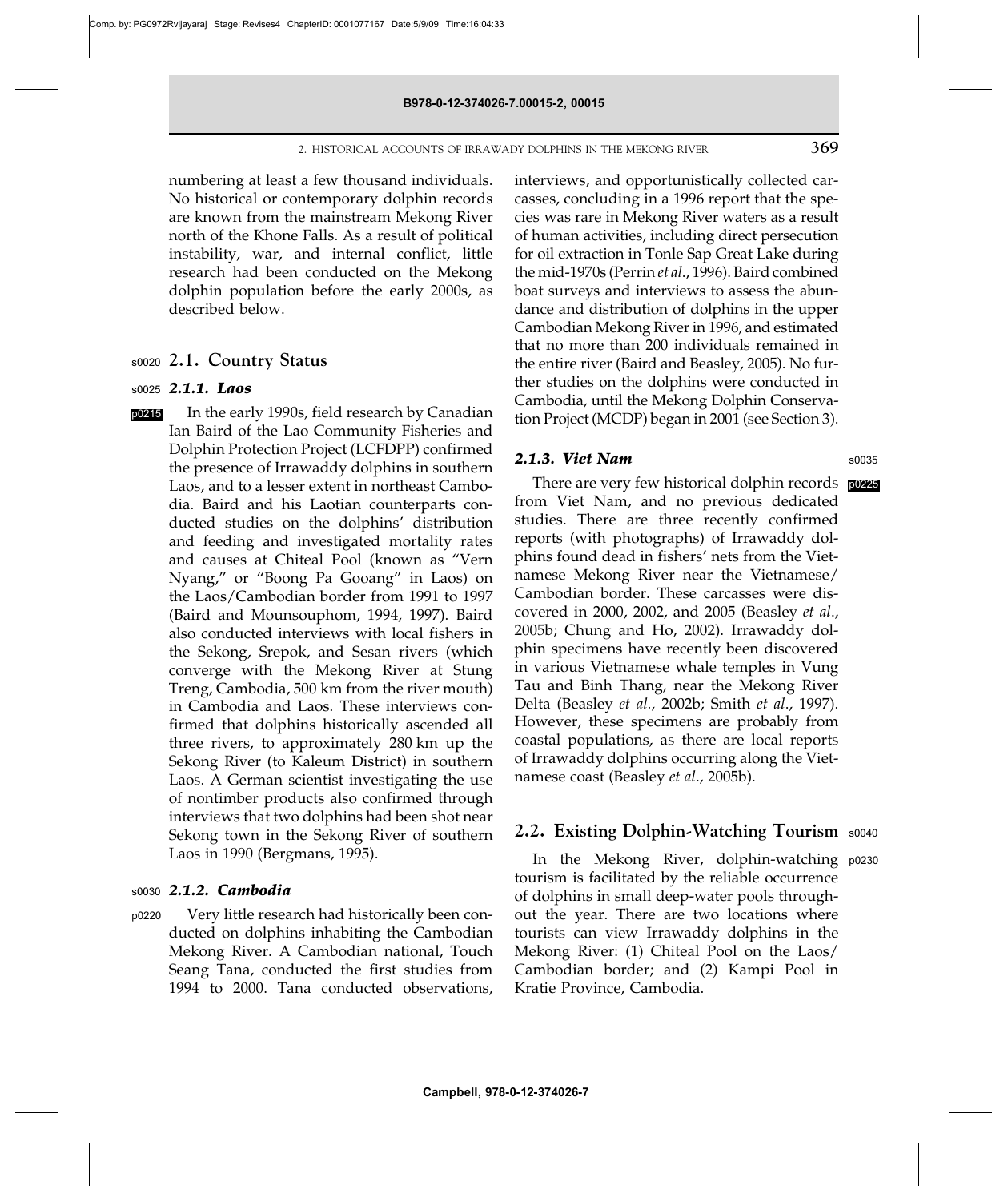370 15. CHALLENGES OF CONSERVING DOLPHINS IN THE MEKONG RIVER

- p0235 Dolphin-watching tourism at Chiteal Pool was initiated by three Laotian villages in the late 1990s. This initiative initially used rowboats, expanding to boats with engines by the early 2000s. Cambodia nationals initiated small-scale tourism to observe the dolphins at Chiteal Pool in the early 2000s, using fast speedboats from Stung Treng township.
- p0240 In the late 1990s, an international nongovernment agency named Community Aid Abroad initiated small-scale dolphin-watching tourism using rowboats at Kampi Pool, 15 km north of Kratie township. This industry subsequently expanded to larger boats with engines in the early 2000s. Only seven families from the village were involved in this dolphinwatching tourism, an arrangement that subsequently created conflict and resentment among other village members who were not allowed to participate. Section 4 further discusses the biological, social, economic, and political ramifications of the dolphin-watching tourism.

# s0045 3. THE MEKONG DOLPHIN CONSERVATION PROJECT

p0245 In January 2001, the MDCP was initiated as part of the first author's Ph.D. research at James Cook University, Australia (Beasley 2007). This project represented the first comprehensive attempt to research and conserve the dolphin population along the entire lower Mekong River. Research was the primary focus of activities from 2001 to 2002, and dedicated conservation activities began in 2003. All activities were conducted in cooperation with the Cambodian Department of Fisheries, which was extremely supportive of all aspects of the project. Beasley was the full-time project manager for 4.5 years. The MDCP also comprised one full-time senior level Department of Fisheries official, various part-time provincial fisheries officials, and two full-time local staff. All project activities were designed to contribute toward a comprehensive understanding of the dolphin population on which to base initiatives to ensure the population's long-term survival.

# 3.1. The Critically Endangered Status s0050 of the Mekong Dolphin Population

The research results from the MDCP till p0250 April 2005, confirmed that the Irrawaddy dolphin population inhabiting the Mekong River is very small, declining, and facing continuing threats.

# **3.1.1. Dolphin Distribution and Ranging** s0055 Patterns

MDCP conducted boat surveys from 2001 **p0255** to 2005 along the entire lower Mekong River from the bottom of Khone Falls on the Laos/ Cambodian border south to the Vietnamese Delta (including Tonle Sap Great Lake) (see Fig. 15.1). Over 14,000 km of survey effort were conducted along the river. These surveys confirmed that Irrawaddy dolphins are now primarily distributed along the Kratie township to Khone Falls river stretch (approximately 190 km) and rarely move south of Kratie township, even during the wet season. Although up to a hundred deep-water areas have been recorded between Kratie and Khone Falls, dolphins frequently occur in only 12 deep-water pools. Deep-water areas in the Mekong River have also been described as essential for fish and fisheries during the dry season (Coates et al., 2003; Poulsen and Valbo-Jorgensen, 2001; Vannaren and Sean, 2001).

Intensive photo-identification studies were p0260 conducted to investigate the ranging patterns of individual dolphins, which were identified using distinctive features on their dorsal fins (such as nicks and injuries). Individual Irrawaddy dolphins exhibited extremely high site fidelity and preferred particular areas of the river. Analysis of the ranging patterns for the 15 most frequently sighted identifiable individuals showed that on average, each individual ranged over only  $16 \text{ km}^2$  in the dry season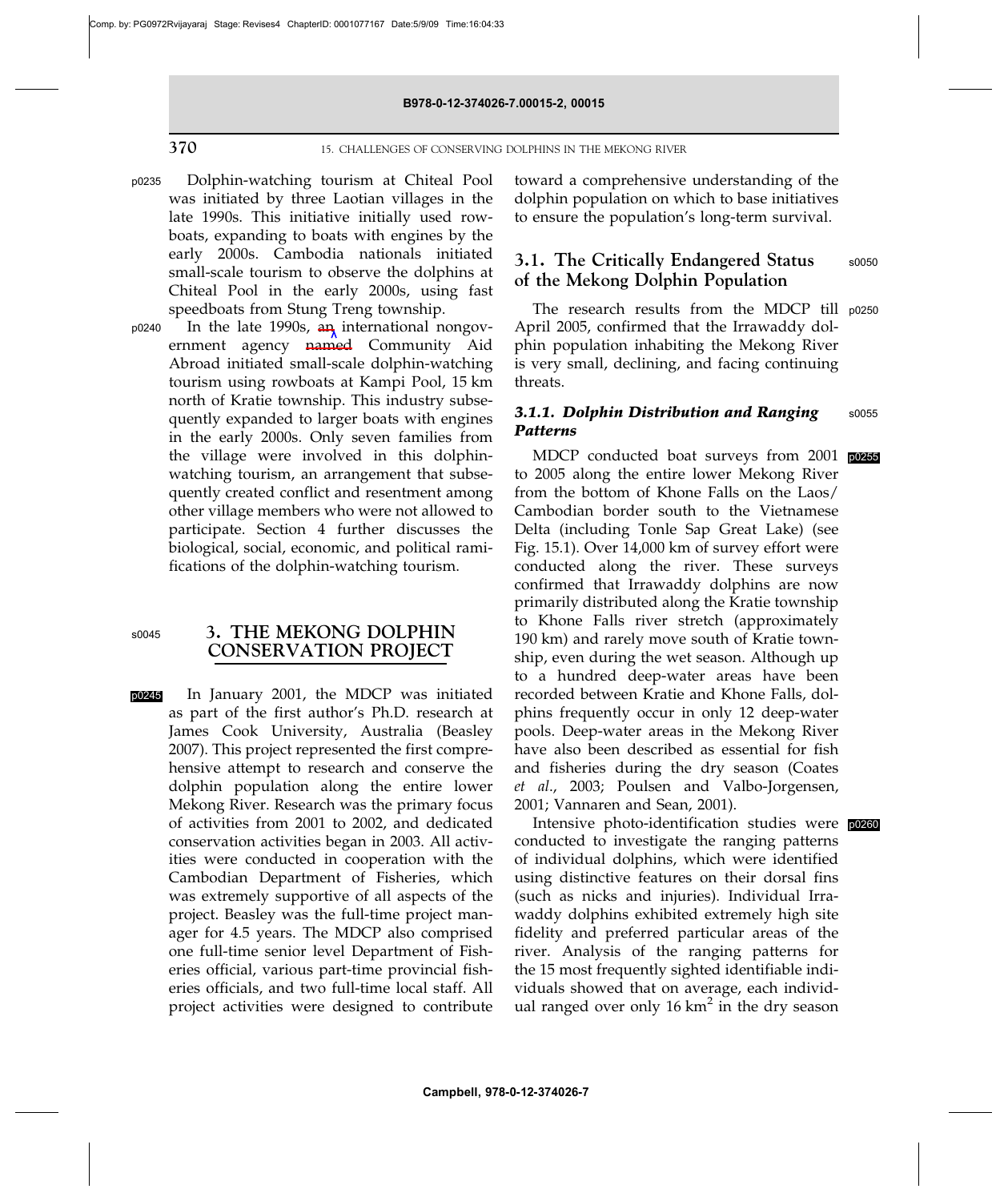(range:  $0.7$ -73.0 km<sup>2</sup>), and used the same deep water pools each year. During the wet season, as a result of increased water levels and less obstruction to dolphin movements along the river, the area over which individual dolphins ranged expanded to  $42 \text{ km}^2$  (range: 0.9- $99.0 \text{ km}^2$ ).

p0265 Four largely discrete subpopulations of dolphins were evident: (1) Kampi, (2) Koh Pidau, (3) Stung Treng, and (4) Chiteal (Fig. 15.4). Although dolphins from the Kampi and Koh Pidau subpopulations interacted during the wet season at Phum Kreing (2 km upstream from Kampi Pool), dolphins from the Stung Treng and Chiteal subpopulations appeared isolated both from each other, and from the other subpopulations.

#### s0060 3.1.2. A Critically Small Population

- p0270 The abundance of the Irrawaddy dolphin population in the Mekong River was estimated using three methods: (1) capture-recapture analysis of photo-identified individuals, (2) linetransect methodology, and (3) direct count survey methodologies. The three survey methodologies were compared to ascertain the most appropriate survey technique for accurate and precise long-term monitoring (Beasley, 2007).
- p0275 Boat surveys using direct counts and line-transect methodologies were undertaken throughout the lower Mekong River south of Khone Falls. During these surveys, dolphins were sighted only in the Kratie to Khone Falls river section—no dolphins were sighted south of Kratie township.
- p0280 Ninety-nine adult dolphins were individually photo-identified during the 4-year study period, with 83% of the population estimated to be photographically identifiable (Fig. 15.5). A closed capture-recapture model (incorporating known mortalities) was used to estimate the size of the total population using photoidentification. Based on the results obtained from photo-identification, the total Irrawaddy dolphin population in the Mekong River was 127 individuals (range: 108-146), as of April



FIGURE 15.4 Distribution of Irrawaddy dolphins inhabiting the Mekong River, based on all dolphin sightings obtained between January 2001 and April 2005. Kratie province is shown on the left map and Stung Treng Province, which is further north (see Fig. 15.6) on the right map. Sightings are separated into dry season (red dots) and wet season (yellow dots). Map created by Erin LaBreaque and reproduced with her permission.

2005. Comparisons of survey techniques indicate photo-identification is the preferred methodology for population monitoring because of its efficiency and precision. Irrespective of the differences between survey methodologies, the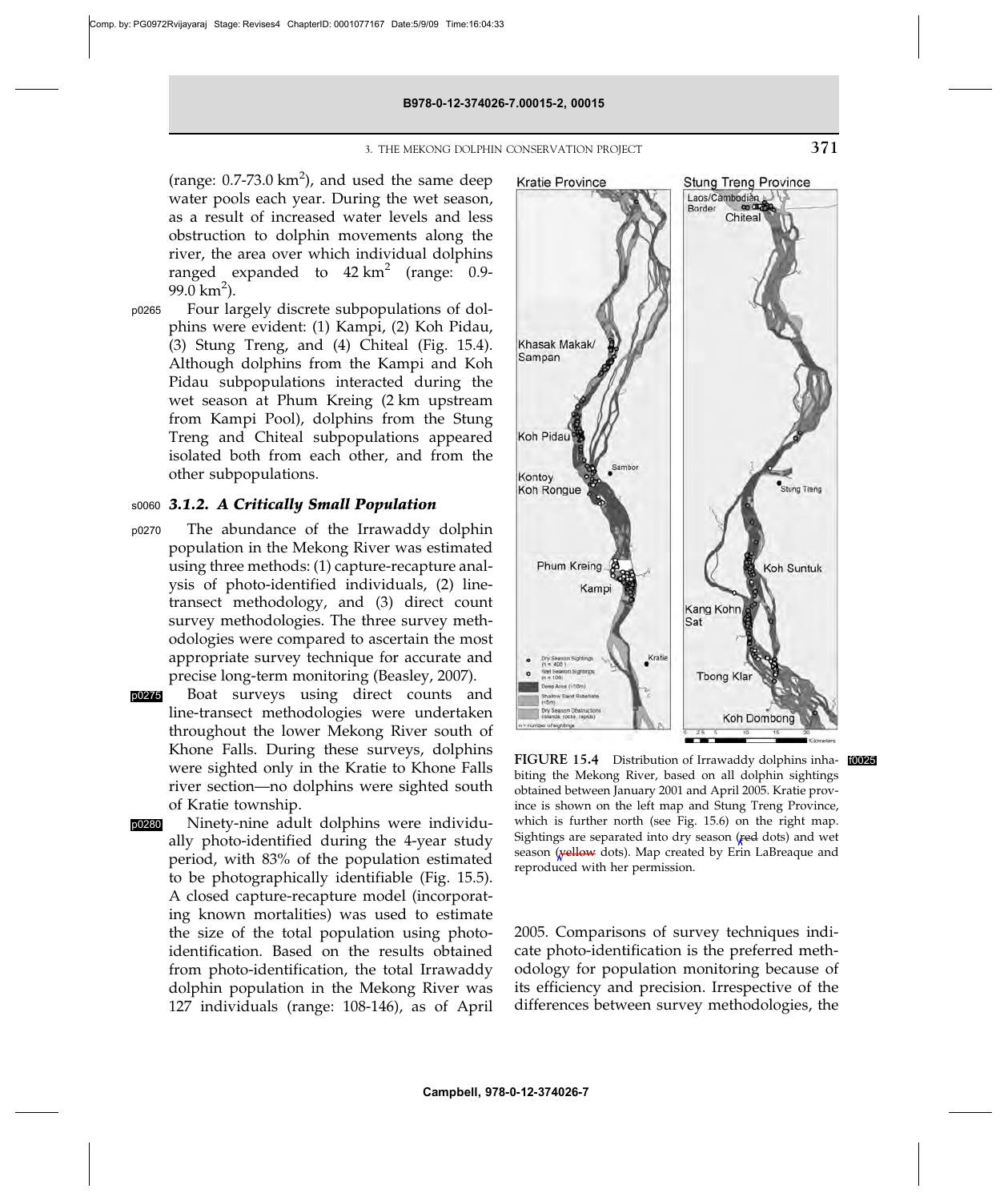#### 372 15. CHALLENGES OF CONSERVING DOLPHINS IN THE MEKONG RIVER



**FORE 15.5** Photo-identification was one of the primary techniques used to estimate abundance of Irrawaddy dolphins in the Mekong River. Examples of excellent quality photographs of two well-known dolphins; KA05 Rags (top) and CH01 Chiteal (bottom), used in the capture-recapture analysis.

total number of Irrawaddy dolphins inhabiting the Mekong River is very small, and the population is now facing a very uncertain future.

p0285 Very small populations are at risk, simply because of their size (Berger, 1990; Caughley and Gunn, 1996; Reed et al., 2003; Soule, 1986). Small populations are particularly susceptible to threats such as demographic stochasticity, environmental stochasticity (including natural catastrophes) and genetic stochasticity, (Caughley and Gunn, 1996). As a result of the small remaining Mekong dolphin population, it will be difficult to detect a statistically significant declining trend (Taylor and Gerrodette, 1993). By the time a trend is detected with a high level of statistical confidence, the population will be approaching local extinction (Beasley, 2007). Scientists and managers have emphasized the need for a precautionary approach toward management of seemingly small and declining populations (Mayer and Simmonds, 1996; Pichler et al., 2003; Thompson et al., 2000). Such a precautionary approach should be taken for the Irrawaddy dolphin population inhabiting the Mekong River.

### **3.1.3. Social Structure solution SCO65**

School dynamics and social structure were  $p0290$ investigated using the photo-identified individuals. Average group size during the dry season was  $6.8$  dolphins  $+$  S.E. 0.2 (range: 1-19;  $n = 405$ ; the corresponding figures for the wet season were  $5.7$  dolphins  $+$  S.E. 0.41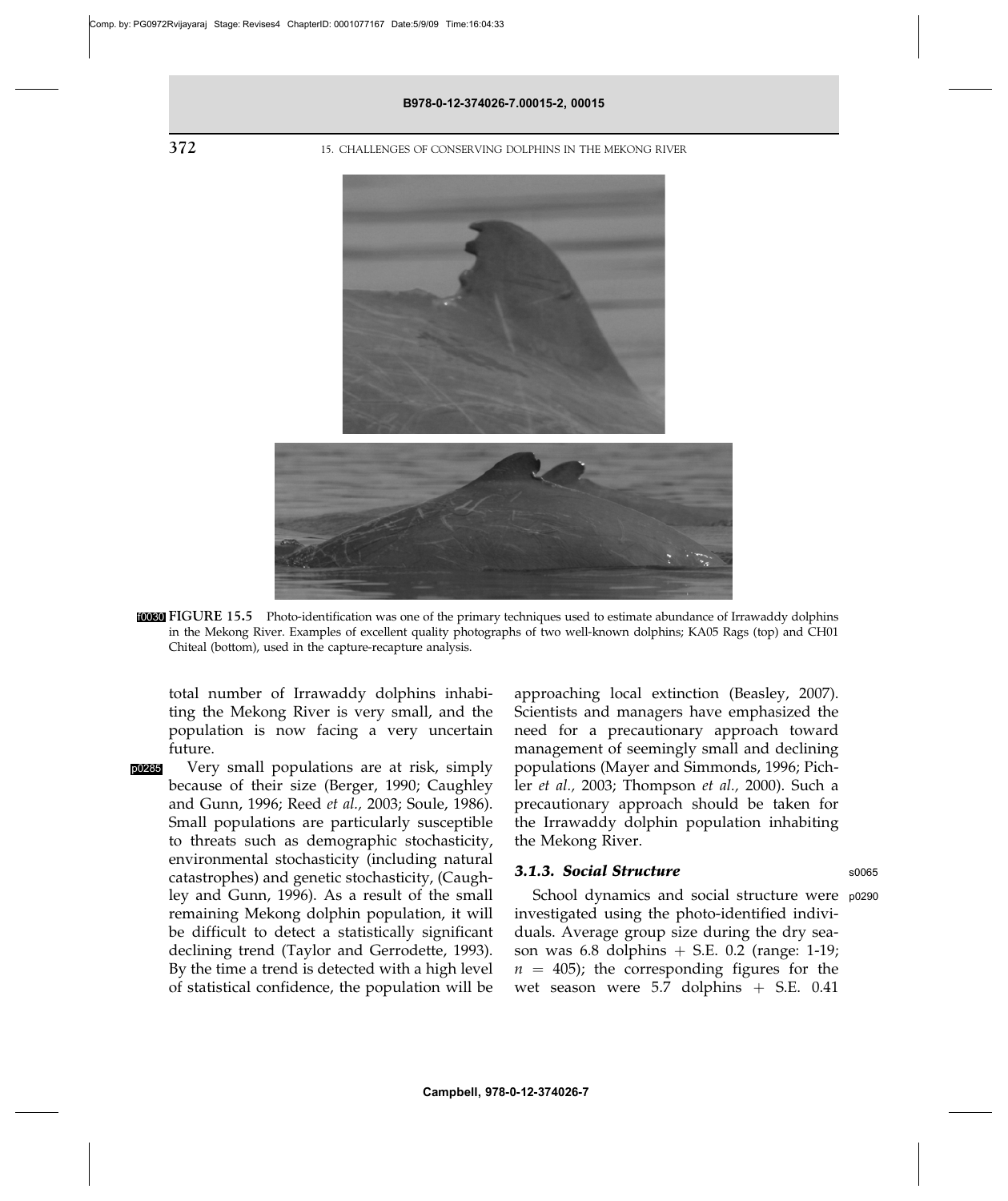3. THE MEKONG DOLPHIN CONSERVATION PROJECT  $373$ 

(range: 1-34;  $n = 107$ ). Analysis of the association patterns of individual dolphins (the frequency that individuals associate with other individuals in the population), were conducted using the computer program SOCPROG (developed by Hal Whitehead from Dalhouse University; Whitehead 1997, 2005). Association values ranged from 1 (animals always seen together) to 0 (individuals never seen together). The resulting association values demonstrated that individual dolphins were seen with a particular companion significantly more often than would be expected by chance. This indicated that the population is highly structured, with most individuals having preferred, long-term associates.

- p0295 From a management standpoint, there are two primary implications of social structure studies.
- p0300 Firstly, it is critical that effective on-theground conservation efforts are focused on each of the four subpopulations and their associated critical habitats. Some subpopulations are small (e.g., Chiteal); however, conservation and management efforts should continue to be a high priority for each area.
- p0305 Secondly, translocation programs to repopulate critical areas are probably not a viable conservation option. Translocation programs in which dolphins from one community (e.g., Kampi) are moved to a smaller community (e.g., Chiteal) are unlikely to be beneficial to the long-term survival of the population. In addition to the high probability of mortality during capture and transport (Fisher and Reeves, 2005), the removal of one or more individuals from a socially stable group may negatively affect the group that the individual(s) are taken from, the individual(s) that are translocated to a new group, and/or the new group that the individual(s) are translocated into.

#### s0070 3.1.4. Unsustainable Dolphin Mortalities

p0310 In 2001, MDCP initiated a carcass recovery program throughout the lower Mekong River to collect and conduct necropsy on all dead dolphins and attempt to determine the cause of mortalities. During the first few years of the stranding program few local people were aware of the reporting procedure (or MDCP), a situation that resulted in only a few carcasses being reported, often many months after a dolphin had died. However, at the end of 2002, MDCP conducted a large-scale awareness campaign about the importance of reporting dolphin carcasses. As a result of these efforts, dolphin carcasses were often reported within days of death from 2003 onwards. A total of 54 dolphin carcasses were recovered and/or confirmed between January 2001 and April 2005 (Gilbert and Beasley, 2006). Forty-three percent of all carcasses recovered were newborns (see Table 15.1). Interestingly, only one carcass of a juvenile dolphin has been recovered since 2001, potentially indicating that there is very little recruitment into the population as a result of the high number of newborn mortalities. Newborn mortalities after 2005 have continued to be high, with 16 in 2006, and nine as of April 2007 (WWF Cambodia Program, personal communication).

The cause of the high number of newborn p0315 deaths is unknown. If the Irrawaddy dolphin population inhabiting the Mekong River has any chance for survival, it is imperative that the cause(s) for newborn mortality are established, and subsequently managed. The population will not survive in the long term unless newborn survival increases.

Entanglement in gill nets and direct deaths p0320 through destructive fishing practices (e.g., dynamite fishing) are known causes of mortality of some adult dolphins. Other potential indirect causes of dolphin mortality include habitat degradation, contaminants, disease, boat harassment and noise, boat collision, reduced fish stocks, and inbreeding depression. As of April 2005, the Irrawaddy dolphin population in the Mekong River was estimated to be declining at a yearly rate of at least 4.8% on the basis of the mortality rate evident in the carcass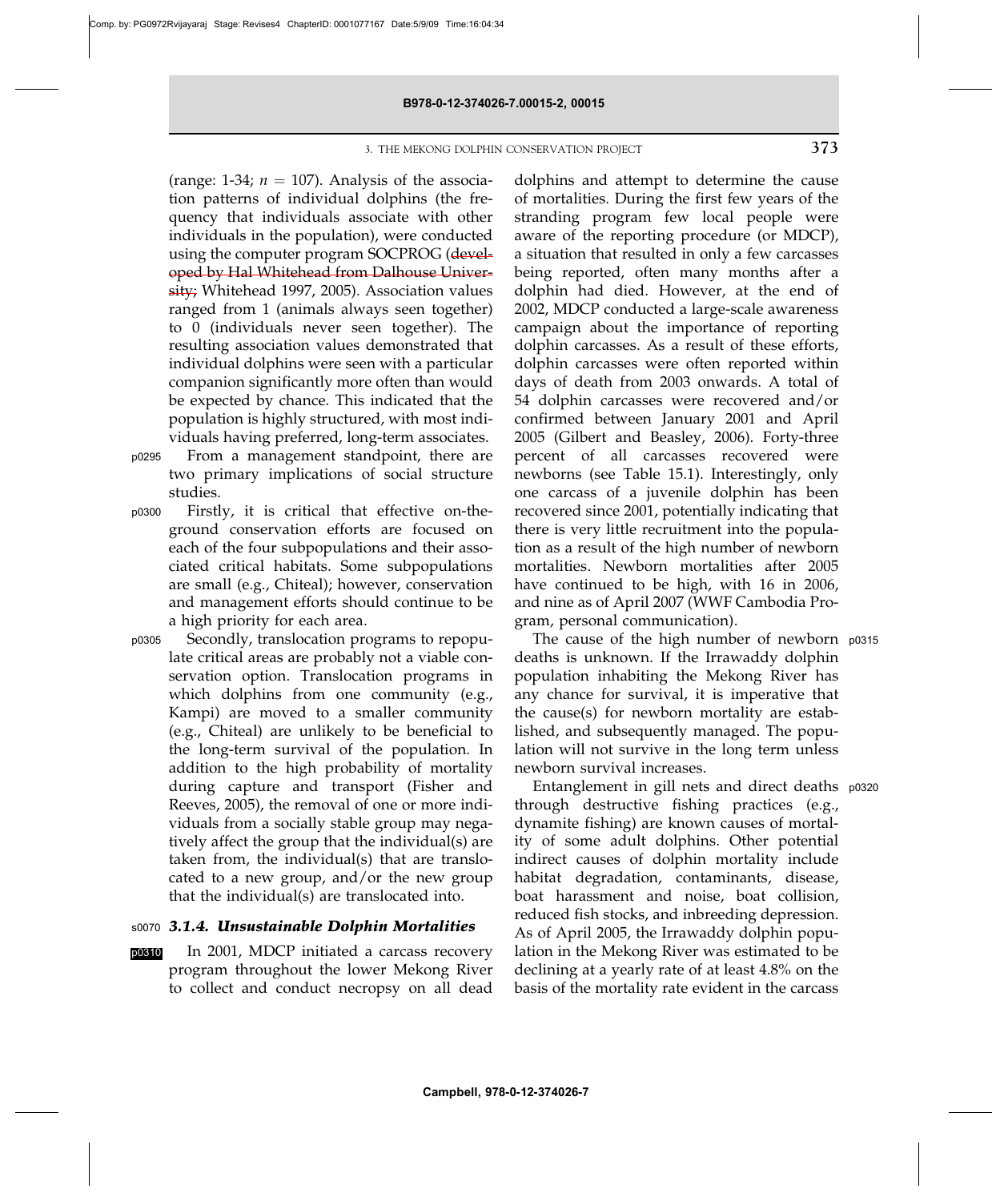#### 374 15. CHALLENGES OF CONSERVING DOLPHINS IN THE MEKONG RIVER

**t0010** TABLE 15.1 Total confirmed and unconfirmed dolphin mortalities in the Mekong River from January 2001 to April 2005

| Year                                     | Confirmed<br>deaths | Unconfirmed<br>deaths | Confirmed<br>adults | Confirmed newborns/<br>young calves | Confirmed<br>unknown age |
|------------------------------------------|---------------------|-----------------------|---------------------|-------------------------------------|--------------------------|
| Pre-2001                                 | 8                   |                       | 4                   |                                     | 4                        |
| 2001                                     | 3                   |                       | 2                   |                                     |                          |
| 2002                                     | 5                   |                       | 4 <sup>a</sup>      |                                     |                          |
| 2003                                     | 15                  | 3                     | 10                  | 5                                   |                          |
| 2004                                     | 16                  |                       | 5                   | 11                                  |                          |
| (Jan-April) 2005                         | 7                   |                       | 2                   | 5                                   |                          |
| Total                                    | 54                  | 4                     | 27                  | 23                                  | 4                        |
| Total (2003 to April 2005)               | 38 (31)             | 3(3)                  | 17(15)              | 21(16)                              |                          |
| Average/year<br>(Jan 2003 to April 2005) | 13(15.5)            | 1(1.5)                | 6(7.5)              | 7(8)                                |                          |

Note: Data obtained from Jan 2003 onward is considered to be reliable and close to representative of the majority of dolphins that died in Mekong River. Totals and averages are presented for January 2003 to April 2005 in the last two rows in brackets. Confirmed totals include one carcass that was reported from the Vietnamese Mekong River (photographic evidence was available).

a One animal recorded as a juvenile (OBRE02-01/04) is listed with the adults to differentiate it from newborns/young calves.

recovery program and field evidence that few newborns survive for more than one month.

p0325 An example of the unsustainable mortalities and population decline is evidenced at Chiteal Pool, situated on the Laos/Cambodian border. In 1991, Baird (1991, p. 2) stated "Although it is difficult to estimate the dolphin population near Hangorn village [Chiteal Pool] at this time, our group did see 20-30 animals there at one time." Based on recent surveys, the Chiteal population has experienced a significant decline since 1991, and numbered only nine individuals, as of April 2005 (Beasley, 2007). As a result of high site fidelity exhibited by individual dolphins in the river and resightings through photoidentification, it is highly unlikely that this decline is associated with movements out of the area. Interestingly, one individual photoidentified in 1996 by Stacey (1996), has remained resident at Chiteal Pool through the duration of MDCP activities (2001-2005), and still remained in the pool in 2007, a period of 11 years.

Based on the estimated Mekong dolphin pop- p0330 ulation size (Beasley, 2007) and typical growth rate of a cetacean population (4% per year, calculated from Wade, 1998), the most conservative level of anthropogenic mortality that the Mekong dolphin population can currently withstand (the Potential Biological Removal) is less than one individual per year (Beasley, 2007). If the Irrawaddy dolphin population inhabiting the Mekong River has any chance of survival, the primary management goals related to mortality reduction must be to (1) determine the cause(s) of newborn mortality and subsequently mitigate the causative factors, and (2) reduce anthropogenic mortality to zero (ideally in cooperation with local communities).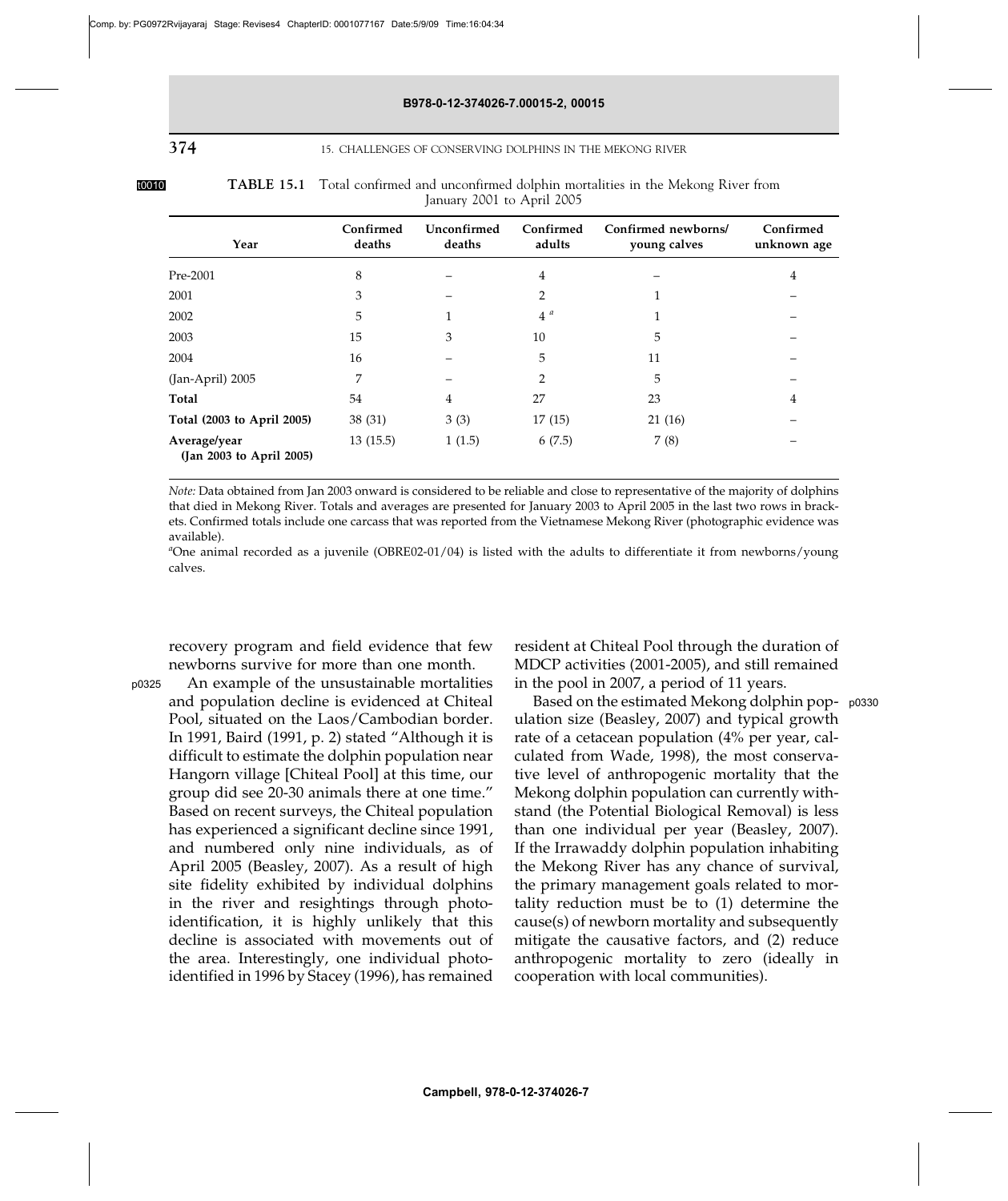3. THE MEKONG DOLPHIN CONSERVATION PROJECT  $375$ 

#### s0075 3.1.5. Local Knowledge and Perceptions

- p0335 Interviews with local people can provide extensive information about flora, fauna, and ecosystem functioning that would take researchers years, if not decades, to obtain independently (Johannes et al., 2000). Few historical accounts of dolphin occurrence in the Mekong River exist with which to compare current abundance and distribution records. However, as detailed in Section 2, the few historical published accounts indicate that dolphins were present throughout the lower Mekong River from the bottom of Khone Falls south to at least the Vietnamese/Cambodian border.
- p0340 MDCP conducted extensive interviews with local communities throughout the lower Mekong River and associated tributaries (including Tonle Sap Great Lake) south to the Vietnamese Delta, to investigate the historical distribution of dolphins in the river and local perceptions toward dolphins and their conservation. A total of 497 local villagers were interviewed. The interviewees were mainly male fishers who spent much of each day on the river.
- p0345 These interviews suggest a major decline in dolphin occurrence and abundance throughout most of the river. Reports confirm that dolphins previously occurred regularly from Kratie township south to the Vietnamese Delta, during both dry and wet seasons. Dolphins are now rarely sighted in this region. Interviewees identified the Kratie to Khone Falls river segment as the most important habitat remaining for dolphins in the lower Mekong River. These conclusions confirm the results of the MDCP dedicated boat surveys.
- p0350 Local communities in both Cambodia and Laos hold very positive attitudes toward Irrawaddy dolphins, a situation which significantly assists with securing local cooperation for management strategies. Part of this local reverence results from local folklore about the Irrawaddy dolphin's human origins (see Box I and Box II).

Although dolphins are not currently deliber- p0355 ately caught in the Mekong River, dolphins reportedly suffered significant human-induced mortality during the 1950-1980s. The first major episode of direct catch reportedly occurred in the early 1950s, and was caused by a fishing lot owner in Tonle Sap. This man apparently did not want dolphins eating fish near his fishing lot, so he ordered his workers, at least once, to use a seine-net to catch and then kill as many dolphins as possible in the area around his fishing lot. The significant direct catch of dolphins before, during, and directly after the Vietnamese War/Pol Pot Regime periods, is probably responsible for a major decline in dolphin numbers. During the Pol Pot regime, many dolphins were allegedly captured in Tonle Sap Lake by the Khmer Rouge who used the oil from dolphins in lamps and motorbike and boat engines, and also ate dolphin meat. After the Pol Pot Regime when guns were abundant throughout the country, Vietnamese and Khmer soldiers reportedly shot at dolphins for target practice. Many interviewees from Stung Treng Province in Cambodia reported that they had observed groups of dead dolphins floating dead downstream after the Pol Pot Regime (Beasley, 2007).

Few of the respondents to the MDCP survey p0360 had recently sighted dolphins in the river south of Kratie township. Elderly respondents south of Kratie township reported that historically dolphins regularly occurred in the river in front of their village. However, now children in these same villagers have never seen dolphins and many children believe dolphins are mythical creatures, similar to dragons (Beasley, 2007).

### 3.2. MDCP Conservation Initiatives s0080

MDCP research established that the Irra- p0365 waddy dolphin population inhabiting the Mekong River was small and facing unsustainable mortalities. In 2003, in parallel with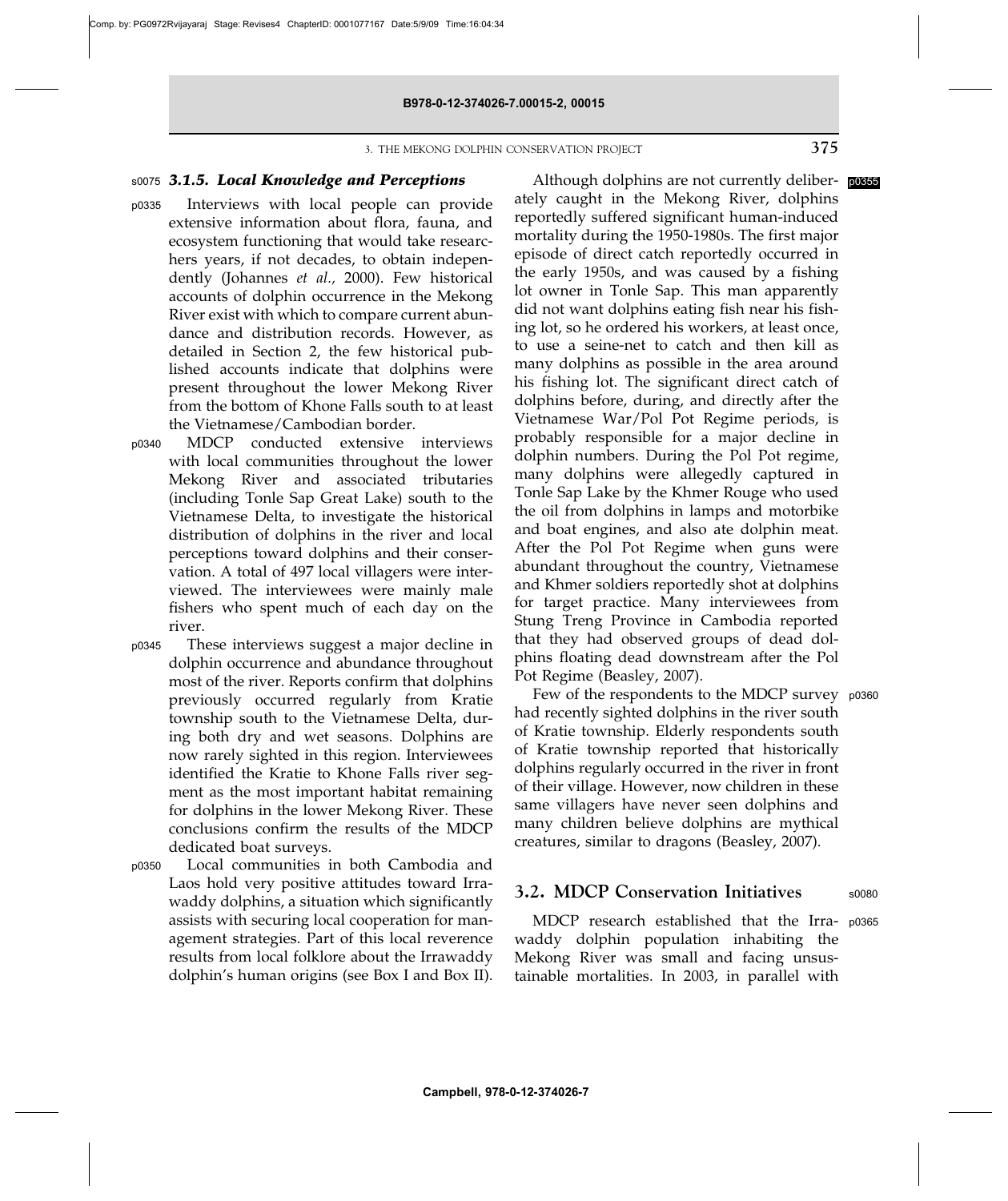#### $376$  15. CHALLENGES OF CONSERVING DOLPHINS IN THE MEKONG RIVER

### BOX I

# b0010 CAMBODIAN DOLPHIN FOLKLORE

p0010 The legend of the dolphin in Cambodia refers to beliefs and gods from the Indian Brahamic civilization, which left a strong mark on the Khmer civilization (Lloze, 1973). According to the legend, as quoted from Lloze (1973):

> There was once, near a Khmer village, a banian tree inhabited by a spirit. A young girl came to the tree one day to make an offering to the spirit, who, highly moved, recognised in her the woman that he had loved during one of his previous lives. In order to live once again with her, as he was still in love with her, he asked for the help of the powerful god Indra, who gave the spirit the power to change into a python so that he could go and see the young girl without being recognised by the people of the village. The spirit was therefore able, each night, to go and pay a loving visit to his beloved, to whom he had, of course, made it known who he was.

> To complete the happiness of his lover, and to reward her parents for their co-operation, the spirit revealed to them the location of a treasure hidden in the forest that made the family very rich. This story spread and made the simple people very envious. In a neighbouring village, a peasant couple thought that it would be enough to marry their daughter off to a python in order to acquire a great fortune. The peasant therefore went to the forest and soon found an enormous python that was half dead of starvation. He brought the python

home and the preparations for the big ceremony began immediately. That night, the young bride was delivered to her starving husband, who, famished, started to devour her from the feet upwards. The cries of the poor bride made no difference as the parents were determined that this marriage be consummated.

The calm that descended again on the married couple's room raised the suspicions of the mother, who went to investigate. She went into the room and immediately understood the cause and effect between the disappearance of her daughter and the distended stomach of the full husband, and raised the alarm in the household. The father immediately opened the stomach of the animal and freed the girl, who was still alive but covered in foulsmelling mucus. Try as they might, washing her in warm water had no effect and the smell remained. The young girl decided to take a bucket and to go and wash herself with the water of the Mekong River. No result. Confused, shamed and desperate, she decided to throw herself into the river, after putting the wooden bowl on her head. Touched by her beauty and her youth, the spirit of the river took pity on her and turned her into a dolphin. This is how the legend of the dolphin came about, this extraordinary animal with the body of a woman, and the rounded and bald head, as if covered by a receptacle with a rounded base.

continuing research, MDCP initiated a series of conservation initiatives that aimed to contribute to conservation of the remaining dolphin population. These activities consisted of (1) largescale local and government notification of the dolphin carcass recovery program and importance of reporting dolphin carcasses; (2) publicawareness raising of dolphin conservation

efforts through workshops, production of posters, information leaflets, and a Mekong dolphin coloring book; (3) increased enforcement of existing fisheries regulations through provision of a boat, engine and per diems to the local fisheries office; (4) initiation of an Integrated Conservation Development Project (ICDP) named "Dolphins for Development," which aimed to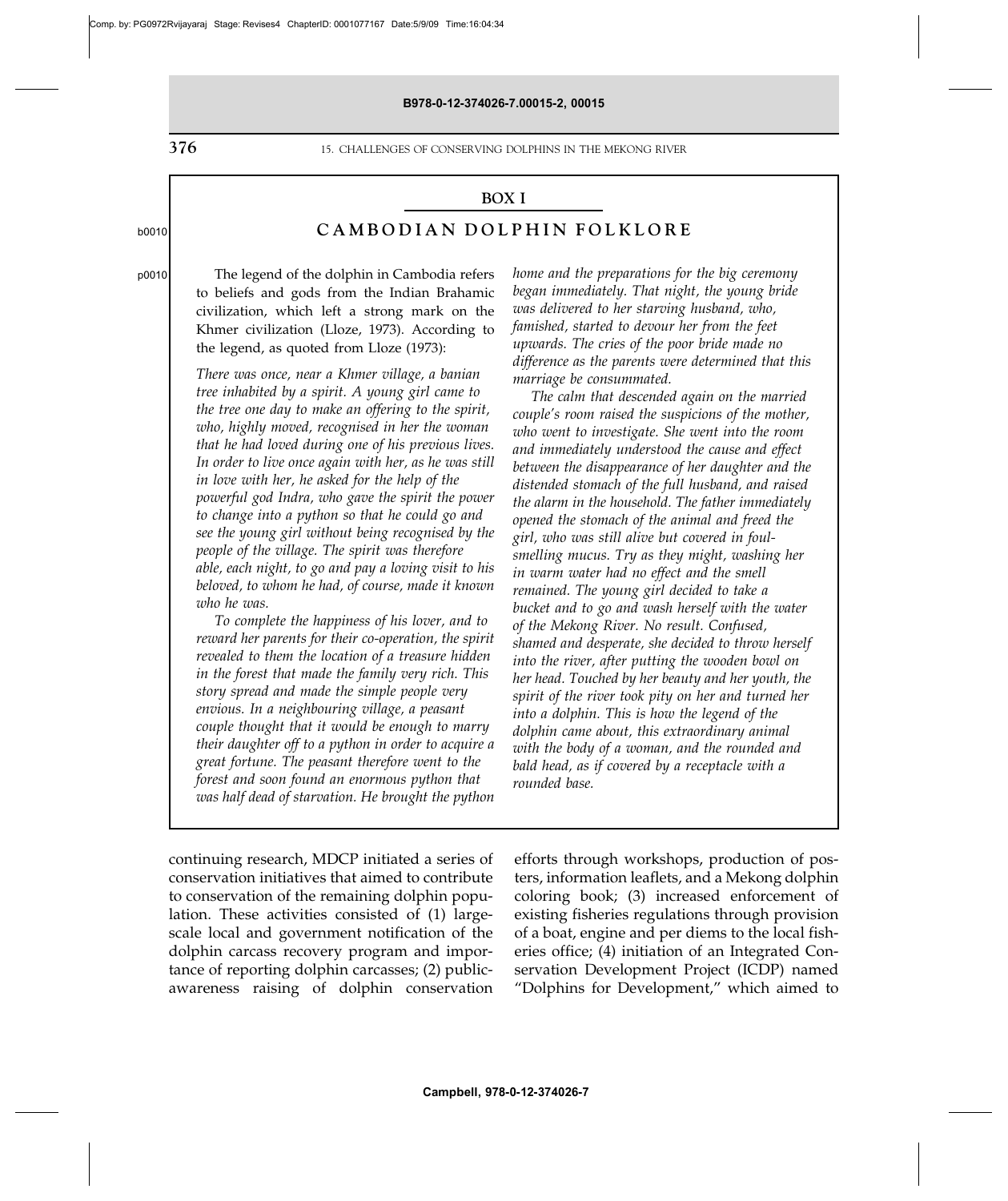3. THE MEKONG DOLPHIN CONSERVATION PROJECT 377

#### BOX II

# b0015 LAO DOLPHIN FOLKLORE

p0015 Baird commented (1991, pg. 4), "One of the main reasons why many Laos people believe that dead people are reincarnated as dolphins is because there is a widely known traditional Lao fairy-tale about dolphins that has helped to popularise this idea".

p0020 The following account of the fairy tale was provided by Ian Baird and is reproduced with his permission. It should be noted that there are various versions of this fairy tale, each somewhat different. This is one common version:

> "Long ago, in the time of our ancestors, there was a young princess in Luang Phrabang named Nang Sida. She liked to trade, and asked her father, the king, if she could go to do commerce in China. He reluctantly agreed, but he insisted that a servant be assigned to protect her during the trip. His name was Thao Kha. Although it was closer to travel overland from Luang Phrabang to China, the journey over the mountains was hard and dangerous. Therefore, it was decided that it would be better to travel down the Mekong River to the South China Sea, and from there to travel along the coast to China. Therefore, a large raft was prepared, and all kinds of food and goods for trading were put on the raft. Finally Nang Sida and Thao Kha started downstream. A chicken, a duck, a frog, a peafowl and a drongo bird were also on the raft with them. During this age it was said that people and animals could talk to each other.

> After travelling many days down the Mekong River by raft, they approached the Khone Falls just north of the present-day border between Laos and Cambodia. Both Nang Sida and Thao Kha were unfamiliar with this part of the Mekong River, and did not know about the Waterfalls along the river. As they approached the Li Phi Waterfalls (Somphamit Waterfalls) (not the Khone Phrapheng Waterfalls as some people have incorrectly

reported), the chicken was standing at the front of the boat, and was the first to see the Falls. He called out, "chote, chote, chote" (the sound of a chicken, which also means 'stop, stop, stop' in English). The duck then became aware of the impending disaster and called out, "vat, vat, vat" (the sound of a duck, which also means to paddle to shore in English). The frog decided to take a look and jumped into the water. He could see the Falls from underwater, and when he came up, he called out, "leuk, leuk, leuk" (the sound of a frog, which also means 'deep, deep, deep' in English). The drongo bird flew up in the air and could see that the raft was going to go over the high Waterfalls. He called out, "sia khong sia sen, sia khong sia sen" (the sound of a drongo, which also means that one will lose his life in English). Finally, the peafowl called out, "peo vong, peo vong, peo vong" (the sound of a peafowl, which also means to follow the main channel of water in English).

Nang Sida and Thao Kha heard all the animals, and consulted about the situation. Nang Sida said, "Most of the animals say not to go any further, but the peafowl says to go ahead. Who should we listen to?" Thao Kha answered that the peafowl was larger than the other animals, and was their leader, so they should follow its advice. Nang Sida agreed, and so they kept going straight downriver, and soon after the raft went over the Li Phi Waterfalls. Those birds that could fly were able to survive, but everyone else died. Nang Sida was reincarnated as 'Nok Sida' (a river tern bird), and Thao Kha was reincarnated as 'Pa Kha' (a dolphin).

This story can explain some of the behaviour of the dolphins to this day. The dolphins never travel upriver of the Khone Falls, because Thao Kha dares not enter Laos. He fears that the king of Luang Phrabang will harshly punish him for not being

Continued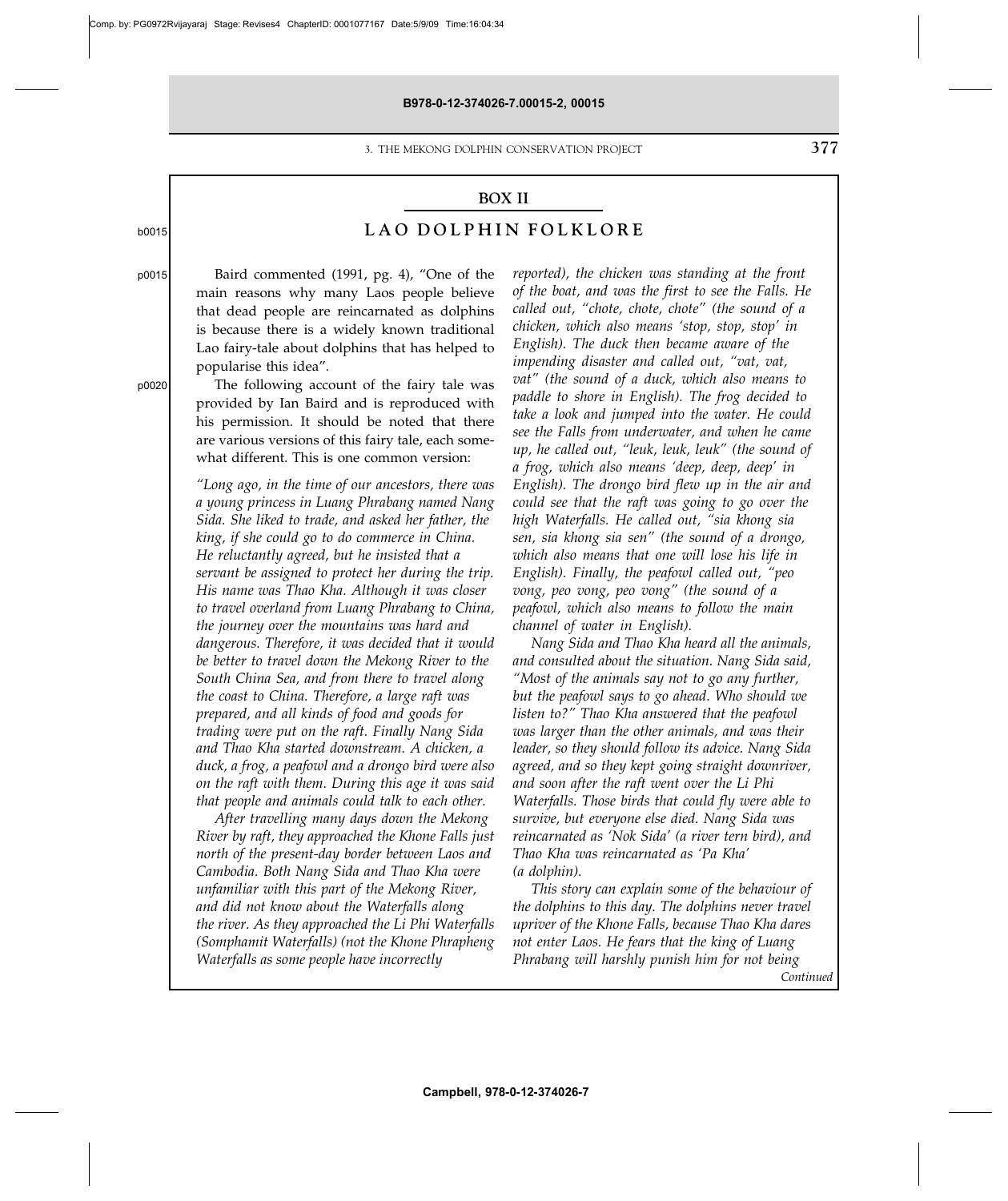#### $378$  15. CHALLENGES OF CONSERVING DOLPHINS IN THE MEKONG RIVER

#### BOX II (cont'd)

able to follow his duty and protect the life of Nang Sida.

Secondly, one can observe that wherever there are dolphins in the Mekong River, there are river terns flying near the surface of the river nearby. River terns eat fish, as do dolphins. When the dolphins chase small minnows, they often try to escape, swimming near the surface of the water. This provides the river terns with the perfect opportunity to dive down and catch minnows to

eat. The dolphins appear to provide them with good chances for feeding. This can, in fact, be observed in nature, and it is believed that this occurs because Thao Kha is still the servant of Nang Sida, and therefore is obliged to help her find food to eat.

This story illustrates how the dolphin and the river tern came to be, and why they are as they are today."

provide direct tangible benefits to the local community in return for their cooperation with conservation activities; and (5) development of a Mekong Dolphin Conservation and Management Plan (which was formally adopted as Cambodian national policy in January 2005).

p0370 Probably the most significant conservation activity to contribute toward the conservation of the remaining dolphin population was the Dolphins for Development ICDP. This project was conducted in collaboration with a local Cambodian NGO, the Cambodian Rural Development Team (CRDT).

#### s0085 3.2.1. Dolphins for Development ICDP

p0375 It is now widely acknowledged that community participation is crucial to the long-term success of conservation strategies (Alpert, 1996). To encourage local coexistence with wildlife, there is a need to estimate and offset the economic costs of wildlife conservation, and importantly, to make wildlife conservation beneficial to local people (Prins, 1992; Prins et al., 2000). The feasibility of community-based conservation initiatives (Berkes, 2004; Barrett et al., 2001), and the usefulness of establishing protected areas (Wilke et al., 2006) are still hotly debated. Recent attempts have been made to investigate strategies and incentives to increase local community cooperation with endangered species' conservation, primarily in terrestrial protected areas (Ferraro, 2002). These conservation incentives lie on a spectrum from indirect (e.g., diversification of livelihood projects) to direct (e.g., land purchases), with respect to their conservation objectives (Ferraro, 2001; Ferraro and Kiss, 2002; Ferraro and Simpson, 2001; Main et al., 1999; McShane and Wells, 2004).

The Dolphins for Development ICDP aimed to p0380 provide tangible benefits to local communities in exchange for their cooperation with conservation efforts. Project components included (1) rural development and diversification of livelihoods; (2) management of the existing community-based ecotourism; (3) education and awareness raising; and (4) strengthening stakeholder relationships. The first Dolphins for Development project was initiated in Kampi Village (adjacent to Kampi Pool) in April 2004. A second project was initiated at Chiteal Village (on the Laos/Cambodian border), in December 2005 (Beasley, 2005).

CRDT was able to build on the existing p0385 relationships established by MDCP in each village to initiate the development projects. CRDT then regularly emphasized the close link between dolphin and habitat conservation and the development and livelihood diversification activities that the community was receiving. Although the project was limited by the seasonal flooding of the areas, the low capacity of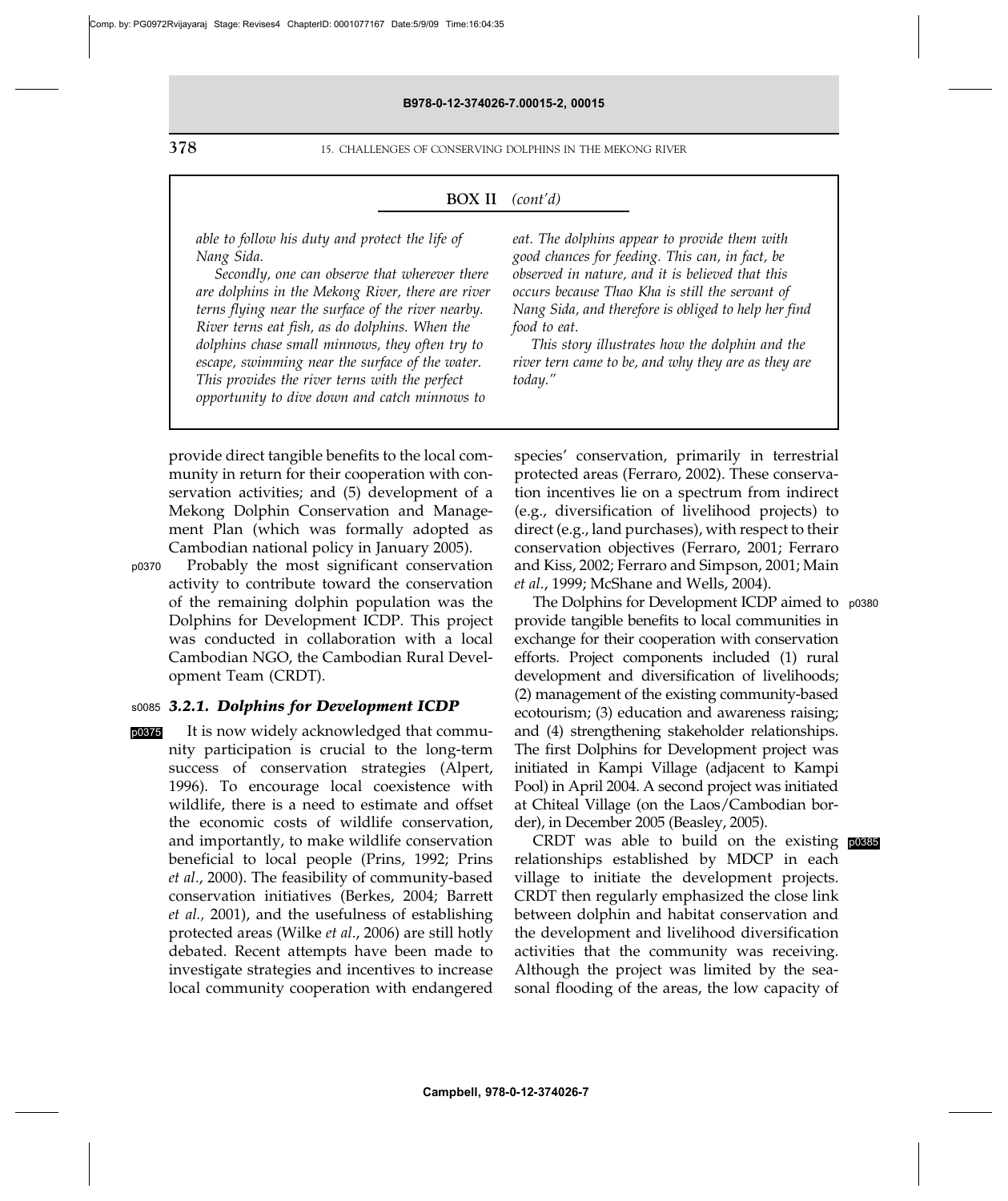4. THE ECONOMIC, POLITICAL, AND SOCIAL COMPLEXITIES OF MEKONG DOLPHIN CONSERVATION  $379$ 

villagers, and occasional political interference, examples of observable measures of short-term success included (1) increased infrastructure in the village; (2) diversification of livelihoods through provision of livestock and seeds; (3) increased ability of the villagers for infrastructure construction and livestock care; (4) community benefit from the dolphin-watching tourism through a community development fund; and (5) apparent (but unquantified) reduction of fishing activity in Kampi and Chiteal pools.

p0390 Interviews to gauge each community's knowledge of dolphins, perceptions of dolphins, and conservation and socioeconomic status were conducted prior to the implementation of the Dolphins for Development project. It will now be important to repeat the questionnaire, to assess the success/failure of various project components (see the importance of project evaluation in Margoluis and Salafsky, 1998).

# s0090 4. THE ECONOMIC, POLITICAL, AND SOCIAL COMPLEXITIES OF MEKONG DOLPHIN CONSERVATION

p0395 The three countries of the lower Mekong region; Laos, Cambodia, and Viet Nam, are developing quickly and face burgeoning pressures from human overpopulation, excessive exploitation of resources, poverty, lack of basic services, and wide-scale corruption at all social levels. When developing strategies to conserve and manage the Irrawaddy dolphin population in the Mekong River (as well as other flora and fauna), consideration of economic, political, biological, and social factors is of major importance. It is now recognized that successful conservation biology requires the integration of all these considerations (McShane and Wells, 2004). As Stankey and Shindler (2006) state:

effective policies for management of rare and littleknown species must not only be scientifically valid and cost-effective but also consistent with prevailing social beliefs and values. Failure to foster understanding and support will leave management dominated by conflict and continued species loss.

The conservation situation in the Mekong p0400 River is beginning to resemble the dire situation in the Yantze River, China, where efforts to manage the Yangtze River dolphin, or baiji (Lipotes vexillifer) have failed. The baiji has recently been proclaimed "effectively extinct" after a large-scale survey throughout the river failed to sight a single individual (Lovgren, 2006). This unfortunate situation is largely as a result of extreme anthropogenic pressures (e.g., dam construction, agricultural and industrial pollution, riverine development, boat traffic, and fishing) associated with an exploited habitat, where 5% of the world's total human populations lives (Dudgeon, 2005; Yang et al., 2006). Although baiji conservation efforts have been evident since the 1980s, the commitment to baiji conservation efforts by international NGOs, the Chinese government, and various stakeholders has been debated (Reeves and Gales, 2006). A major impediment to baiji conservation is the severely degraded state of the Yangtze River. There are no prospects for improvement in the near future (Dudgeon, 2005; Reeves and Gales, 2006). Recent debates regarding baiji conservation efforts are evident in the literature and unfortunately it appears that the baiji will be the first modern day cetacean species to become extinct (Dudgeon, 2005; Reeves and Gales, 2006; Wang et al., 2006; Yang et al., 2006).

Regardless of the future directions of baiji p0405 conservation efforts (if any), it is imperative that lessons are learnt from the unsuccessful efforts to date. The problems of habitat destruction, high human population growth in the catchment, and lack of stakeholder involvement and commitment need to be considered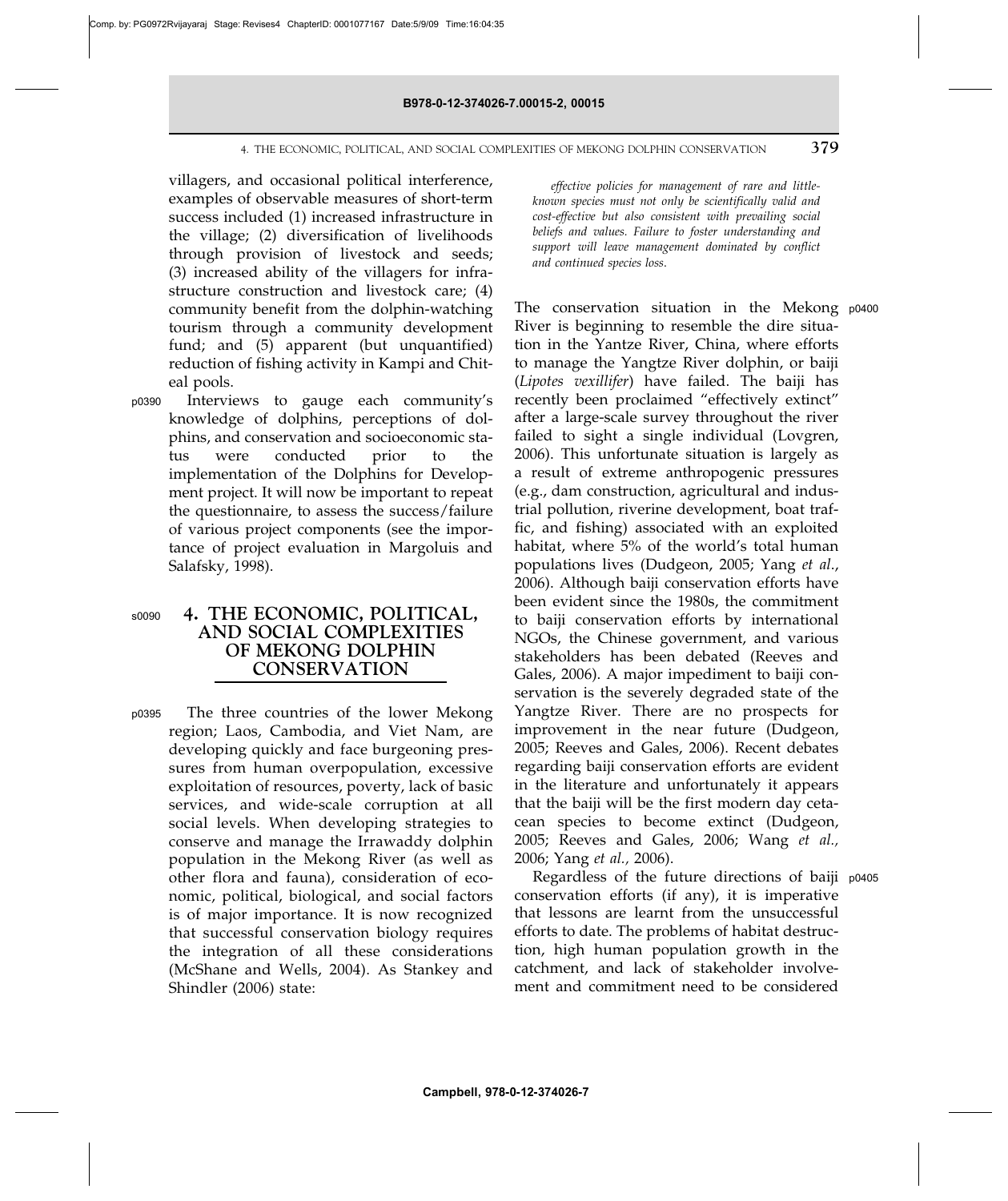#### 380 15. CHALLENGES OF CONSERVING DOLPHINS IN THE MEKONG RIVER

and appropriate solutions applied to conservation of the Irrawaddy dolphin population inhabiting the Mekong River, and other freshwater dolphin populations.

# s0095 4.1. Early Progress with Dolphin Conservation in the Mekong River

p0410 Although various issues associated with dolphin-watching tourism at Chiteal and Kampi pools were evident before MDCP began in the late 1990s, there was little economic and political interest in dolphin conservation in the region during the early 2000s. The Cambodian government (through the Department of Fisheries) was supportive of research and conservation activities, and MDCP was able to conduct most activities with little government intervention. The dolphin-watching tourism industry presented one of the greatest challenges to conservation (see Section 2.2), particularly at Chiteal Pool on the Laos/Cambodian border, where few restrictions were imposed on the boats involved with dolphin-watching tourism, or the revenue generated from the industry. The situation was initially somewhat different at Kampi Pool. An agreement for increased community benefit was reached between government and the Kampi community at the end of 2004 (discussed further in Section 4.4), and it seemed that the area showed promise for positive ecotourism.

#### s0100 4.2. Recent Developments

p0415 In January 2005, the World Wildlife Fund for Nature (WWF) Cambodia Program assumed formal responsibility for dolphin research and management in the Mekong River, as part of their Mekong Living Water's Initiative. In mid-2005, the Cambodian government developed the Commission for Dolphin Conservation, to direct future dolphin conservation efforts. The Commission initially had responsibilities for both dolphin conservation and the promotion of tourism development, a potential conflict of interest when dolphins are a major target of tourism efforts. Large-scale tourism development focusing on the dolphins is now planned for the Kampi to Khone Falls river section. Already the number of tourism boats operating at Kampi Pool has increased to 20 (compared to 9 in 2005).

In 2005, the Cambodian Government also p0420 decreed that the Kratie to Khone Falls river stretch would be a gill net free area, in a wellintentioned attempt to conserve the remaining dolphin population from a major source of anthropogenic mortality. Unfortunately, there was no prior consultation with the local communities along the river, who commonly use gill nets for subsistence fishing. Additionally, no alternative livelihoods were provided (except independently by CRDT at Kampi and Chiteal Villages in 2004), or gear modification trials conducted, before this legislation came into effect. These well-enforced initiatives have inevitably alienated the local people, despite the communities' positive perceptions toward dolphins and demonstrated willingness to participate in small-scale management efforts previously initiated by MDCP.

### 4.3. Large-Scale Conservation Concerns s0105

Serious concerns for the survival of the dol- p0425 phin population now exist resulting from various sources of habitat degradation.

### **4.3.1. Dam Construction** s0110

Plans for dam construction across the main- p0430 stream Mekong River in southern Laos and Cambodia are of paramount concern. The construction of a single large run-of-the-river dam in the mainstream Mekong River in southern Laos or Cambodia could quickly catalyze the extinction of the remaining Mekong dolphin population. The negative effects of large-scale dams on major river systems are well documented (Dudgeon, 2000a,b,c,d; McCully, 2001).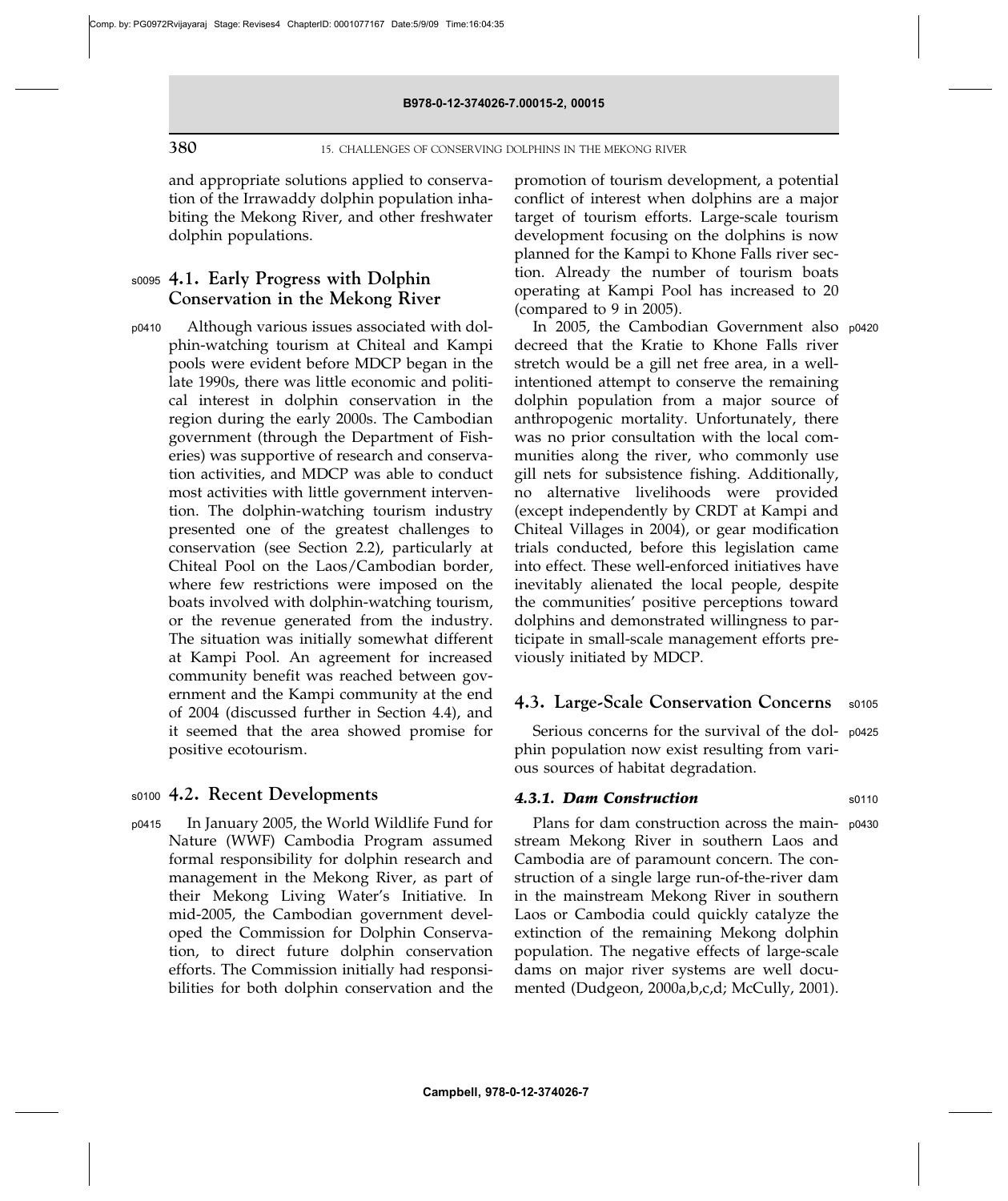- p0435 Two dams are currently in the planning stage. One situated just north of Sombo, Kratie Province, is currently being investigated by a Chinese company. There are reportedly two options for this dam, one being a large-run-ofthe-river dam that would block all traffic and fish migrations, and the other a smaller dam across part of the river, that would still allow boat traffic to pass (TERRA, 2007).
- p0440 A second dam, the Don Sahong dam, is now planned for the mainstream Mekong River in the Khone Falls area, Khong District, Champasak Province, southern Laos. Recently, a Malaysian company, Mega First Corporation Berhad (MFCB), reportedly signed an agreement with the Laos government to conduct an 18-month feasibility study for the Don Sahong dam, with the goal of signing an agreement to build the dam if the study's results are favorable (TERRA, 2007). Construction of this dam would have significant negative ramifications for fisheries, the environment, tourism, and all communities along the Mekong whose livelihood depends on sustained fisheries, including communities in neighboring countries such as Cambodia, Viet Nam, and Thailand. As stated by Phil Hirsch, Director, Australian Mekong Resource Centre, in an open letter to governmental and international agencies responsible for managing and developing the Mekong River "the location of this proposed dam is probably the worst possible place to site a 240 MW project since it is the point of maximum concentration of fish migration in the river that supports to world's largest freshwater fishery" (TERRA, 2007).

#### s0115 **4.3.2. Contaminants and Disease**

p0445 As mentioned previously, the Irrawaddy dolphin population will not survive in the long term in the Mekong River unless the cause(s) of newborn mortality is established, and managed effectively. A major cause for concern, particularly for newborns, is the potential for contaminants to be released into the Mekong ecosystem, working up the trophic level to potentially lethal levels in the dolphin population. In many cetacean populations, contaminants are known to be passed from the mothers' milk onto newborns, which can lead to reproductive failure, immunosuppression, and congenital defects (De Guise et al., 1995). An example of the effects of contaminants is shown by a high incidence of tumors in the St Lawrence beluga (Delphinapterus leucas) population of Canada. This cetacean population has been recorded as having some of the highest concentrations of polychlorinated biphenyls (PCBs) in blubber of all cetaceans (De Guise et al., 1995; Gauthier et al., 1998).

Small-scale gold mining is prevalent in Cam- p0450 bodia, as documented in a recent report by Oxfam America (Sieng, 2004). Associated with these gold mines is the potential for mercury (used to separate gold from sediment), to enter waterways and accumulate in fish, which are subsequently eaten by dolphins (and humans). Other contaminants originating from agriculture uses and/or industry are additional cause for concern.

Disease and toxins in the water system may p0455 also affect the dolphins' health, or even cause death, particularly in the event that the dolphins' immune system may be already compromised by other factors, such as habitat degradation, stress from boats, lack of prey, and/or reduced genetic fitness.

# **4.4. Dolphin-Watching Tourism:** s0120 A Case Study of Economic Interests Influencing Conservation

As explained above, there are two locations p0460 in the Mekong River where tourists can view Irrawaddy dolphins, Chiteal and Kampi pools. Tourism was initiated at Kampi Pool in 1997 by an international NGO, Community Aid Abroad, with a local committee of seven villagers from Kampi Village. From 1997 to 2000, viewing of dolphins was conducted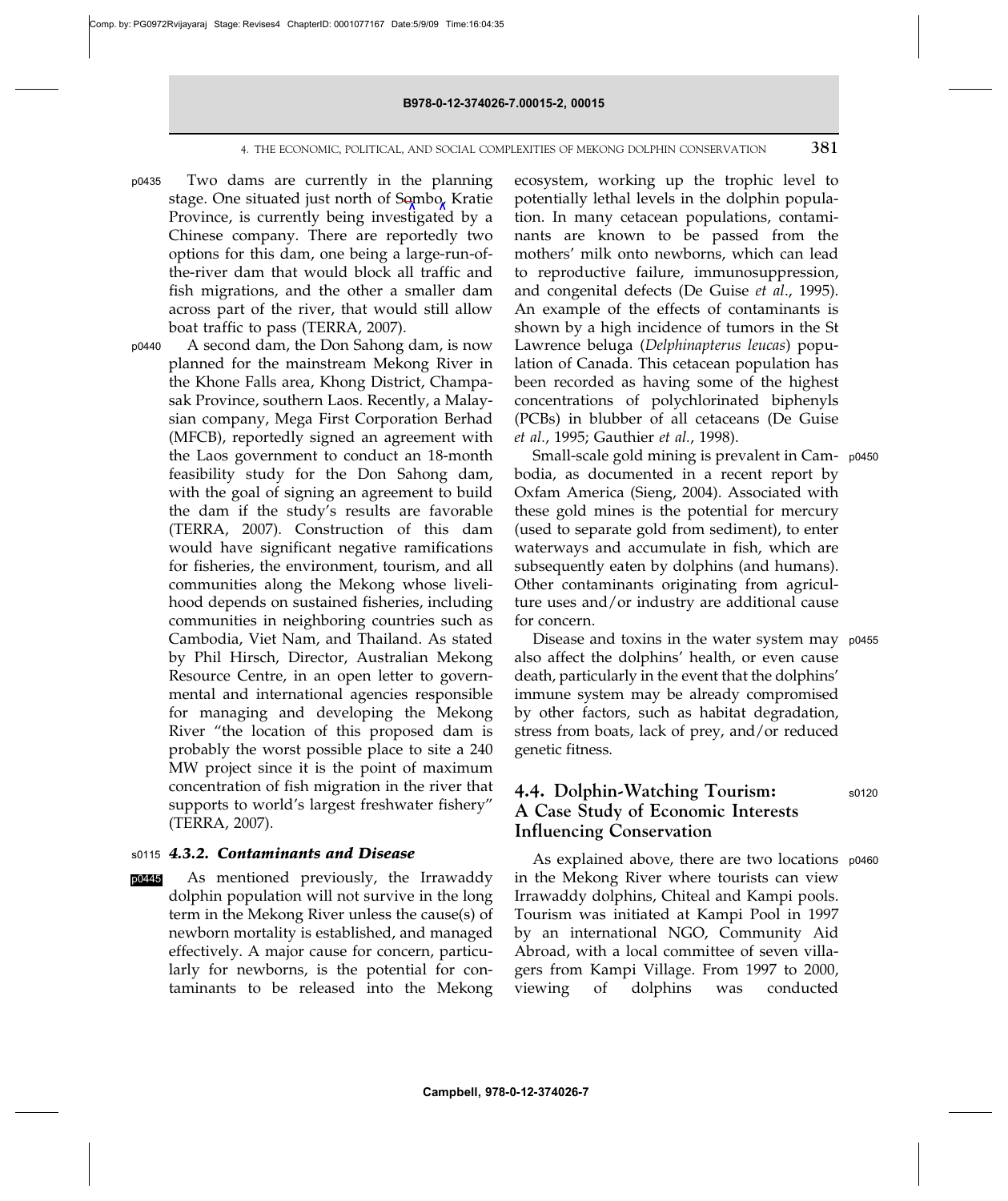#### 382 15. CHALLENGES OF CONSERVING DOLPHINS IN THE MEKONG RIVER

sporadically from land, with no formal management. International tourists were also able to view dolphins by small rowboat, opportunistically, for a small fee (US\$1). Only the seven families were allowed to participate in the dolphin-watching tourism. In 2001, the seven villagers changed the small rowboats to larger "stand-up" paddle-boats with motors and sunshades over the boats for the tourists. These arrangements ensured tourist comfort and enabled dolphin viewing all year round (previously, the small rowboat was unsafe when the current was strong during the wet season).

- p0465 In 2002, the Kratie Tourism Department became formally responsible for dolphinwatching tourism at Kampi Pool and cooperated with the seven families. No other families were allowed to participate in the venture and the financial benefits (50% of revenue) were distributed only to the seven families, with Kratie Tourism Department receiving the remaining revenue. Most villagers were unable to participate in the tourism but had lost their rights to fish in the pool as a result of a Provincial Decree prohibiting fishing in the pool in the early 2000s. Conflict was rife and the seven families became segregated from the other villagers. No management plan existed for tourism development and the boats were unregulated. Local people were unaware that the sound from the boat motors and the boats' activities had the potential to interfere with the dolphins' daily activities. Additionally, villagers were unable to communicate with foreign tourists and no information (verbal or printed) was provided to the tourists regarding the dolphins, or their conservation status in the river. Thus, the situation was unmanaged and unregulated and unable to contribute to dolphin conservation or management.
- p0470 In March 2004, MDCP initiated a project to promote the sharing of revenue to the local community from the dolphin-watching tourism industry, as part of the Dolphins for Development project (see Section 2.1). The aims of

the community-based tourism project were to (1) promote community benefit from dolphinwatching tourism implemented prior to this project's inception; (2) encourage effective management of this industry to minimize threats to the dolphin group inhabiting this area; and (3) promote visitor satisfaction and awareness raising of dolphin conservation and status.

MDCP developed dolphin-watching guide- p0475 lines in cooperation with the boat owners and Kratie Department of Tourism, and produced awareness materials for tourists (printed in both English and Khmer). To promote community benefit, discussions and workshops were undertaken with all relevant stakeholders throughout the remainder of 2004. In December 2004, a written agreement was finalized and signed by the Kratie Department of Tourism to ensure that an entrance fee (US\$2 per international tourist, US\$0.15 per national tourist) would be introduced and shared between the community (40% for development activities), Department of Tourism (30% to ensure maintenance of the tourism site), and Department of Fisheries (30% for dolphin conservation activities). However, all revenue from the boat hire (US\$2-4 per hour for each boat) continued to go to the government and boat owners only. Critical to the success of this agreement was that the community had the capacity to manage these funds adequately and that all activities were accountable and transparent to preempt corruption. CRDT played an essential role in this process through the establishment and development of a Village Development Committee (VDC) that was able to initiate an effective process for management.

The newly formed Government Commis- p0480 sion for Dolphin Conservation cancelled this agreement in January 2007—despite a national policy on poverty alleviation. The commission instead allowed the community to operate two of the 20 tourist boats cooperatively, and distribute the revenue gained from these two boats among the remaining 124 families. A flat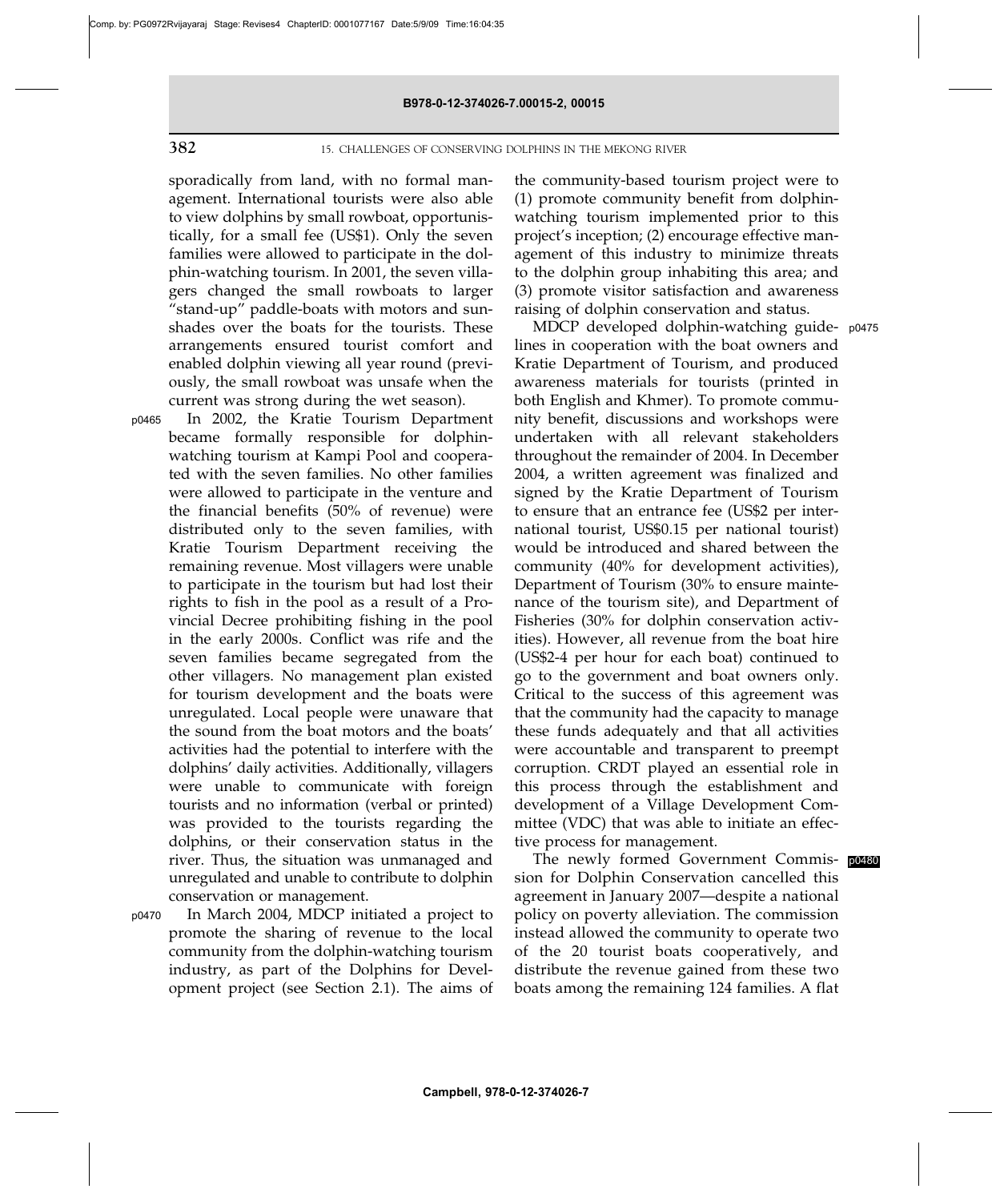5. THE POTENTIAL FOR SUSTAINABLE CONSERVATION 383

entrance fee of US\$7 per person was charged, as of April 2007; US\$1.50 was distributed to the relevant boat owners, and all other proceeds went to the government—no other revenue from the entrance fee went back to the community. Allowing more tourist boats to operate in the pool has significantly reduced the benefits to each boat owner, exacerbated village hostilities, and increased the level of boat harassment dolphins are exposed to daily.

- p0485 There is no information on the effects the 20 tourist boats currently operating at Kampi Pool are having on the resident dolphins. However, studies of other dolphin populations indicate that continuing dolphin-watching tourism may have detrimental impacts. Such reported impacts have included (1) changes in swim direction (Lemon et al., 2006; Nowacek et al., 2001); (2) lengthened interbreath intervals (Lusseau, 2003a); (3) reduction in inter-individual distances (Bejder et al., 1999); (4) changes in the types of surface behaviors exhibited (Lemon et al., 2006); reductions in resting behavior (Constantine et al., 2004; Lusseau, 2003b); (5) an increase in breathing synchronicity between individuals (Hastie et al., 2003); (6) and increased rates of whistle production (Buckstaff, 2004).
- p0490 The cumulative short-term effects outlined above may result in serious long-term conservation concerns. For example, in Shark Bay, Western Australia, bottlenose dolphins moved out of their preferred habitat in response to increased dolphin-watching tourism and the reproductive potential of females exposed to dolphin-watching tourism appears to have decreased (Bejder et al., 2006).
- p0495 As a result of the critically endangered status of the Mekong dolphin population, adequate studies on the effects of dolphinwatching tourism on dolphins in the Mekong River would be beneficial before the industry expands further at Kampi Pool, or to other areas of the river that dolphins are known to inhabit.

# 5. THE POTENTIAL FOR s0125 SUSTAINABLE CONSERVATION

The Irrawaddy dolphin population inhabiting the Mekong River now numbers fewer than 127 individuals, is declining, and facing continued threats. The survival of the dolphins is inextricable linked to the well-being of local communities along the river and requires their support for conservation.

To be effective, conservation initiatives p0505 must be ecologically, managerially, socially, and economically sustainable (Fig. 15.6). The present management arrangements for the dolphins in the Mekong River do not meet these criteria. While the complete ban on gill net fishing over 190 km river stretch may be designed to remove a significant threat to the dolphins, this arrangement is not sustainable from a social or managerial perspective because it has the potential to negatively affect thousands of local subsistence villagers along the river, and is likely to create significant resentment and hostility toward dolphins in the river. The present tourism arrangements at Kampi Pool are also unlikely to be locally accepted or sustainable, particularly since the effects of the dolphin-watching tourism on dolphin behavioral ecology remain unknown.

Establishing the cause(s) of newborn mortal- $\frac{1}{20510}$ ity is of critical importance to the populations' long-term survival. The retrieval of fresh dolphin carcasses to enable necropsy and adequate tissue examination by a qualified veterinarian is essential to this process. As evidenced during the MDCP, as a result of the remoteness of the river section that the dolphins inhabit, dolphin carcass retrieval fundamentally relies on the support and cooperation of the local community living along the river. Thus, the merits of a large-scale ban on gill-netting which may reduce dolphin entanglements must be carefully balanced against the negative effects of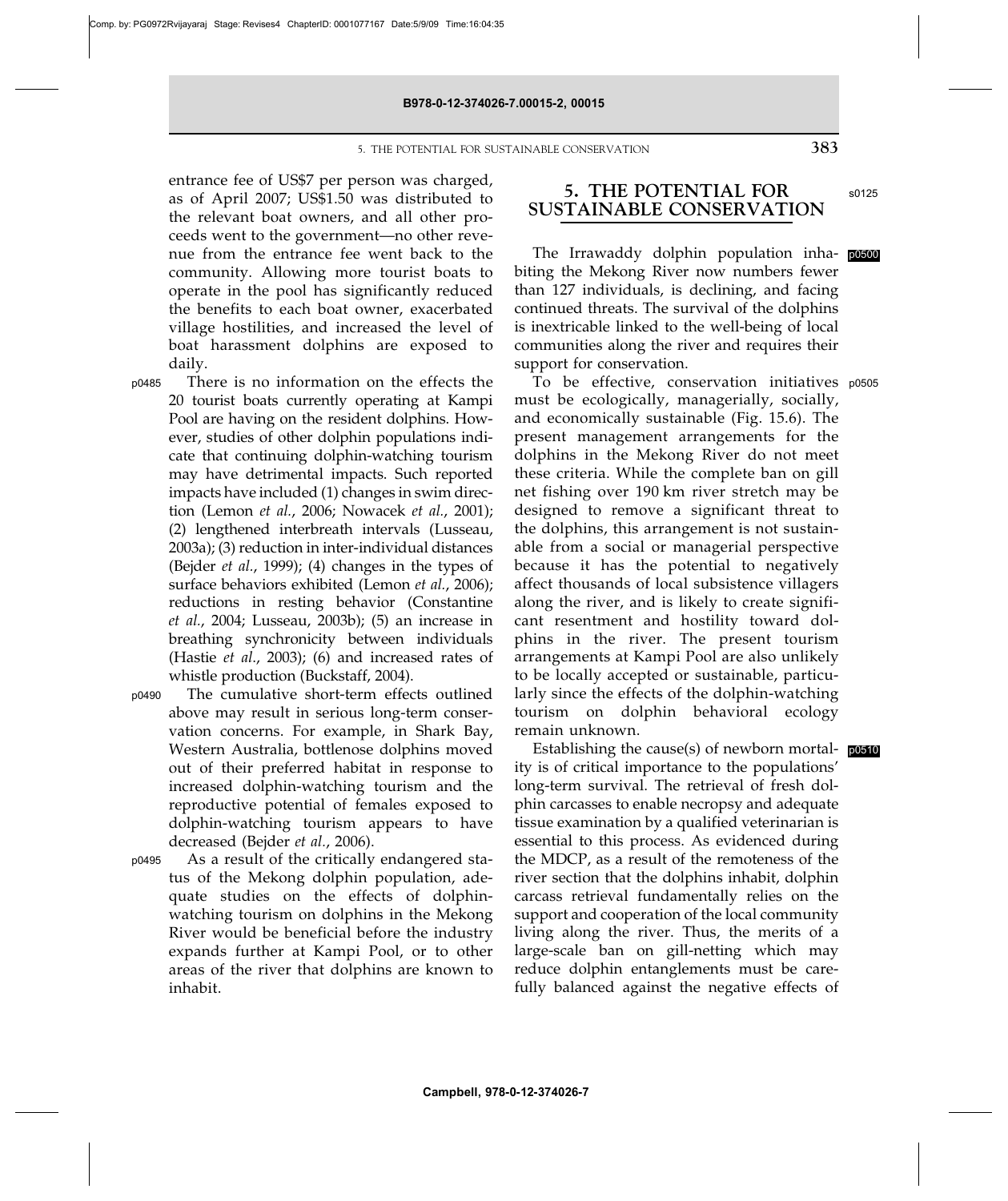

#### 384 15. CHALLENGES OF CONSERVING DOLPHINS IN THE MEKONG RIVER



f0035 FIGURE 15.6 Conceptual framework for the arrangements required to ensure the sustainability of the Mekong River dolphin population. Modified from a diagram developed by Alastair Birtles and his research group at James Cook University.

alienating the local community and reducing their participation in conservation efforts, such as carcass recovery.

p0515 As with many conservation programs worldwide, it is a difficult management decision to gauge if short-term gains are worth the longterm loss of community support. For subsistence communities, the long-term loss may not just be a lack of support for the conservation efforts toward that species, but a loss of appreciation and support for any future conservation programs. As stated by Taylor and Gerrodette (1993), "endangered populations leave little margin for recovery from incorrect management decisions."

p0520 Habitat degradation is also a serious concern. Even with the most comprehensive management plan accepted by all stakeholders, dolphins will not survive in the river if adequate habitat is not available. Dolphins rely on deep-water areas during the dry season and annual fish migrations to replenish fish stocks. The construction of dams along the mainstream lower Mekong River (particularly southern Laos or Cambodia), will no doubt substantially increase the risk of the Mekong dolphin population's extinction.

# 6. CONCLUSIONS s0130

The freshwater Irrawaddy dolphin is a char- p0525 ismatic mega-vertebrate distributed along important river ecosystems. Such species have the potential to be effective flagship species for more generic freshwater biodiversity conservation initiatives that would benefit other riverine flora and fauna and local subsistence communities (Fig. 15.7).

The Irrawaddy dolphin population inhabit- p0530 ing the Mekong River is a remarkable natural asset. It will be a major loss to the people, government, culture, and environment of all lower Mekong countries if this dolphin population disappears forever.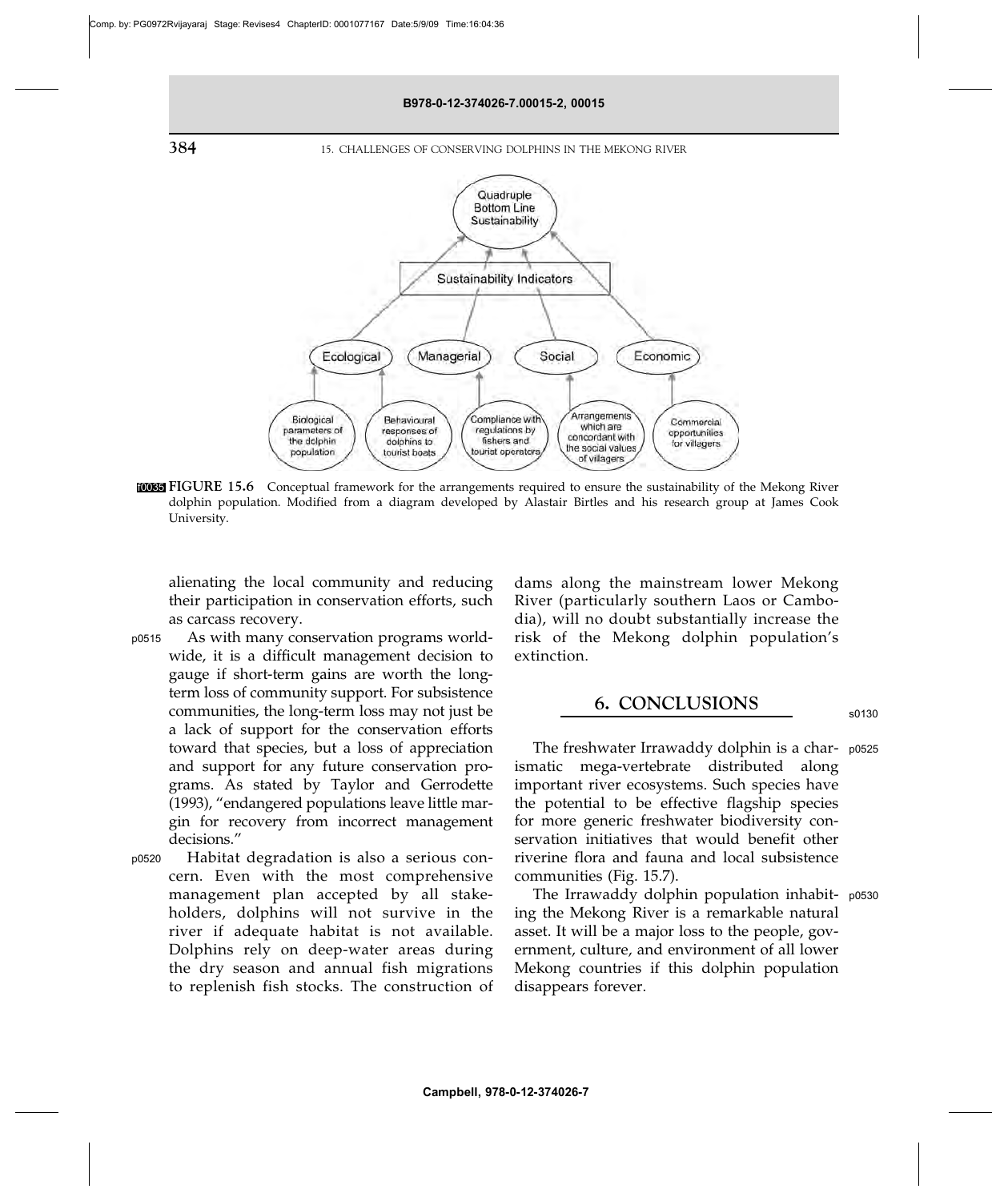### ACKNOWLEDGMENTS 385



f0040 FIGURE 15.7 An Irrawaddy dolphin from Kampi Pool, Kratie Province, Mekong River. The Irrawaddy dolphin is a charismatic mega-vertebrate species that is ideal as a flagship species in the Mekong River. Photograph: Yim Sak Sang. (See Color Plate 24)

# $_{\rm s0135}$  7. RECOMMENDATIONS

- p0535 Based on four and a half years' experience researching and conserving the Mekong dolphin population, we provide the following recommendations for ways forward to contribute to the effective conservation of dolphins in the river.
- u0015 Continue and expand the carcass recovery program, to ensure a qualified veterinarian examines all carcasses to (1) determine cause of death; (2) examine tissue samples for contaminants and disease; and (3) collect relevant samples for life history analyses. Establishing the cause of newborn death should be the highest priority.
- u0020 Initiate immediate discussions and cooperation with local communities and relevant stakeholders to find a sustainable resolution to the gill net entanglements and preservation of fish stocks in the river. A detailed socioeconomic study of the effects of the gill net ban, local perceptions and potential solutions would be very beneficial.
- Based on the results of the socioeconomic u0025 survey above, reassess the ban on gillnetting from the entire 190 km river stretch, and if appropriate, instead focus conservation and rural development efforts on the deep-pool habitats commonly frequented by dolphins during the dry season.
- Conduct immediate studies on the effects u0030 of dolphin-watching tourism on dolphins in the river and initiate management as required. These studies are essential before the industry expands further at Kampi Pool, or to other areas of the river dolphins are known to inhabit.
- Conduct an independent review and u0035 evaluation of dolphin conservation (WWF Cambodian Mekong Dolphin Conservation Project and Government Commission on Dolphin Conservation) and rural development/livelihood diversification (Cambodian Rural Development Team) activities as a matter of priority, with appropriate program adaptation if required.
- Continue dedicated long-term monitoring u0040 of the dolphin population, preferably through photo-identification.
- Encourage all stakeholders (particularly u0045 high-level government officials), to express significant concern over plans to construct any dams on the mainstream Mekong River.

# ACKNOWLEDGMENTS

We would like to thank the various funding <sub>p0575</sub> agencies for providing the financial assistance that ensured fieldwork could be completed. Thanks to the Mekong River Commission— Environment Program, Ocean Park Conservation Foundation, British Embassy—Phnom Penh, Rufford Foundation Small Grants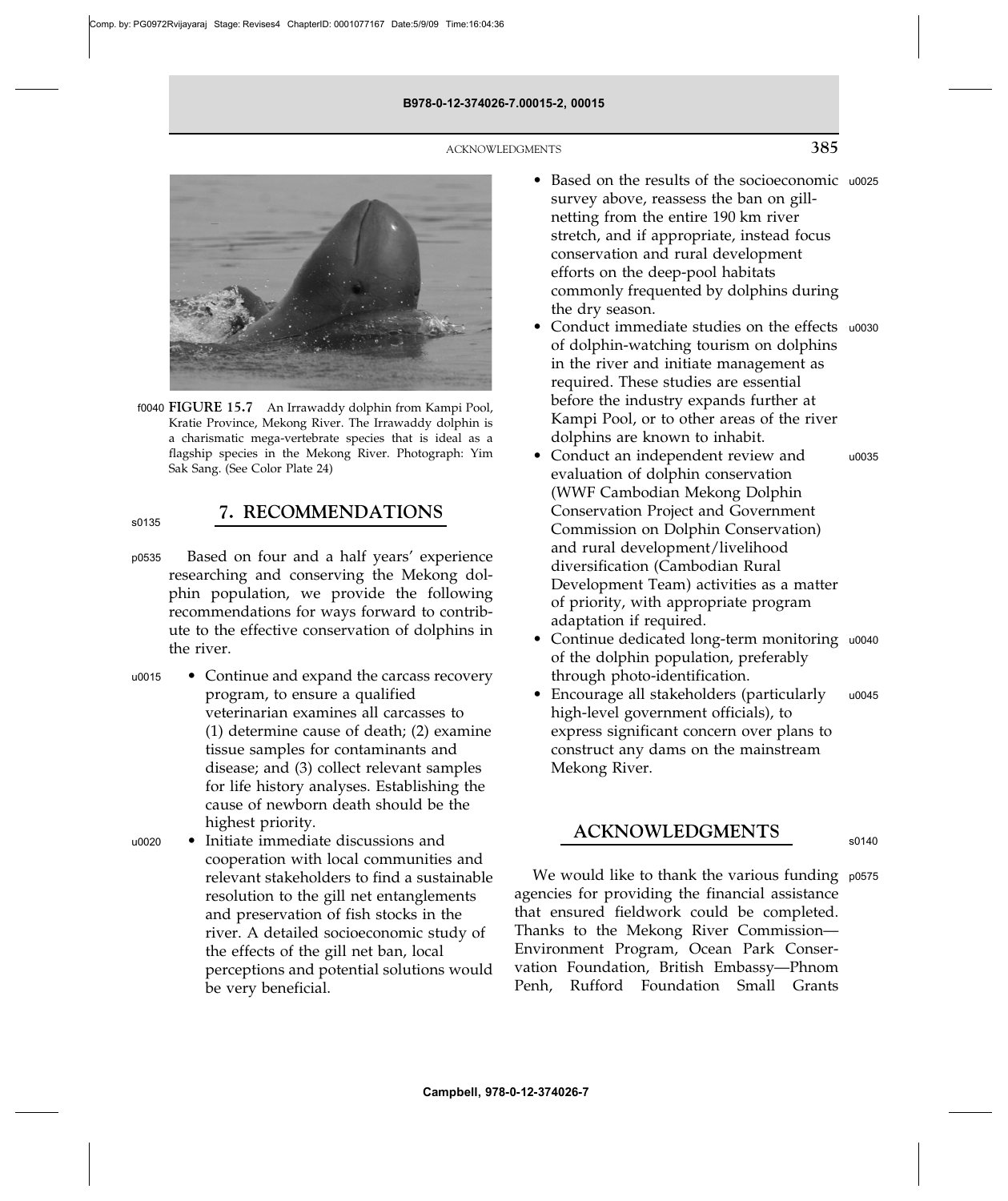#### $386$  15. CHALLENGES OF CONSERVING DOLPHINS IN THE MEKONG RIVER

Program, Whale and Dolphin Conservation Society, the Society for Marine Mammalogy, IUCN Mekong Wetlands Biodiversity Project, Wildlife Conservation Society—Research Fellowship Program, School of Tropical Environment Studies and Geography, James Cook University, and Aruna Technologies.

- p0580 Many thanks to the Cambodian Ministry of Forestry and Fisheries (MAFF) and the Cambodian Department of Fisheries for their full support of research and conservation activities in Cambodia. Our sincerest thanks to Excellency Chan Sarun (Minister of Agriculture, Forestry and Fisheries), Excellency Nao Thuok (Director General, Department of Fisheries, Cambodia), Mr Sam Kim Lun (Chief of Kratie Fisheries Office), and Mr Mao Chan Samon (Chief Stung Treng Fisheries office). Thanks also to all the Department of Fisheries counterparts for their efforts in the project, which has ensured its continued success, thanks in particular to Mr Phay Somany, Mr Kim Sokha and Mr Sean Kin.
- p0585 Special thanks to Yim Saksang and Lor Kim San who were local MDCP local counterparts throughout the duration of the project. Additionally, we would sincerely like to thank the Cambodian Rural Development Team (CRDT) team members, particularly Brendan Boucher, Or Channy, Sun Mao, Hang Vong, Hean Pheap, and Ty Ratana. CRDT's dedication and professionalism throughout all aspects of the Dolphins for Development project were integral to its success, and could not have been achieved by any other group in Cambodia.

#### References

- Abell, R. (2002). Conservation biology for the biodiversity crisis: A freshwater follow-up. Conservation Biology 16(5), 1435-1437.
- Alpert, P. (1996). Integrated conservation and development projects: Examples from Africa. BioScience 46(11), 845-855.
- Arnold, P. and Heinsohn, G. E. (1996). Phylogenetic status of the Irrawaddy dolphin Orcaella brevirostris (Owen in Gray): A cladistic analysis. Memoirs of the Queensland Museum 39, 141-204.
- Baird, I. G. (1991). "Preliminary Survey of the Irrawaddy Dolphin (Orcaella brevirostris) in Lao PDR," Unpublished report submitted to the Earth Island Institute and the Whale and Dolphin Conservation Society, 12pp.
- Baird, I. G. and Beasley, I. L. (2005). Irrawaddy dolphin Orcaella brevirostris in the Cambodian Mekong River: An initial survey. Oryx 39(3), 301-310.
- Baird, I. G. and Mounsouphom, B. (1994). Irrawaddy dolphins (Orcaella brevirostris) in southern Lao PDR and northeastern Cambodia. Natural History Bulletin of the Siam Society 42, 159-175.
- Baird, I. G. and Mounsouphom, B. (1997). Distribution, mortality, diet and conservation of Irrawaddy dolphins (Orcaella brevirostris) in Lao PDR. Asian Marine Biology 14, 41-48.
- Barrett, C. B., Brandon, K., Gibson, C., and Gjertsen, H. (2001). Conserving tropical biodiversity amid weak institutions. Bioscience 51(6), 497-502.
- Beasley, I. L. (2005). "Promoting the Diversification of Livelihoods Through Eco-tourism—A Pilot on the Mekong River, Kratie Province" Unpublished Report. Mekong Dolphin Conservation Project, Phnom Penh, 42pp.
- Beasley, I. L. (2007). "Conservation of Irrawaddy Dolphins (Orcaella brevirostris) in the Mekong River: Biological and Social Considerations Influencing Management," Ph.D. Thesis. School of Earth and Environment Studies, James Cook University, Townsville, Australia, 427pp.
- Beasley, I. L., Chooruk, S., and Piwpong, N. (2002a). The status of the Irrawaddy dolphin, Orcaella brevirostris in Songkhla Lake, Southern Thailand. The Raffles Bulletin of Zoology 10(Suppl.), 75-83.
- Beasley, I. L., Arnold, P., and Heinsohn, G. E. (2002b). Geographic variation in skull morphology of the Irrawaddy dolphin, Orcaella brevirostris (Owen in Gray 1866). The Raffles Bulletin of Zoology 10(Suppl.), 15-34.
- Beasley, I. L., Robertson, K., and Arnold, P. (2005a). Description of a new dolphin, the Australian snubfin dolphin Orcaella heinsohni sp. N. (Cetacea, Delphinidae). Marine Mammal Science 21(3), 365-400.
- Beasley, I. L., Sinh, L. X., and Hung, H. H. (2005b). "Mekong River Irrawaddy Dolphin Status in the Vietnamese Delta (May 2005 surveys)," Unpublished report submitted to the Mekong Wetlands Biodiversity and Sustainable Use Program, IUCN/MRC/UNDP, 38pp.
- Beasley, I. L., Phay, S., Gilbert, M., Chanthone, P., Yim, S., Lor Kim, S., and Kim, S. (2007). Review of the status and conservation of Irrawaddy dolphins Orcaella brevirostris in the Mekong River of Cambodia, Lao PDR and Vietnam. In "Status and Conservation of Freshwater Populations of Irrawaddy Dolphins," Smith, B. D., Shore, R. G., and Lopez, A. (eds.), pp 67-82. Wildlife Conservation Society Working Paper No. 31. Wildlife Conservation Society, New York, 115pp.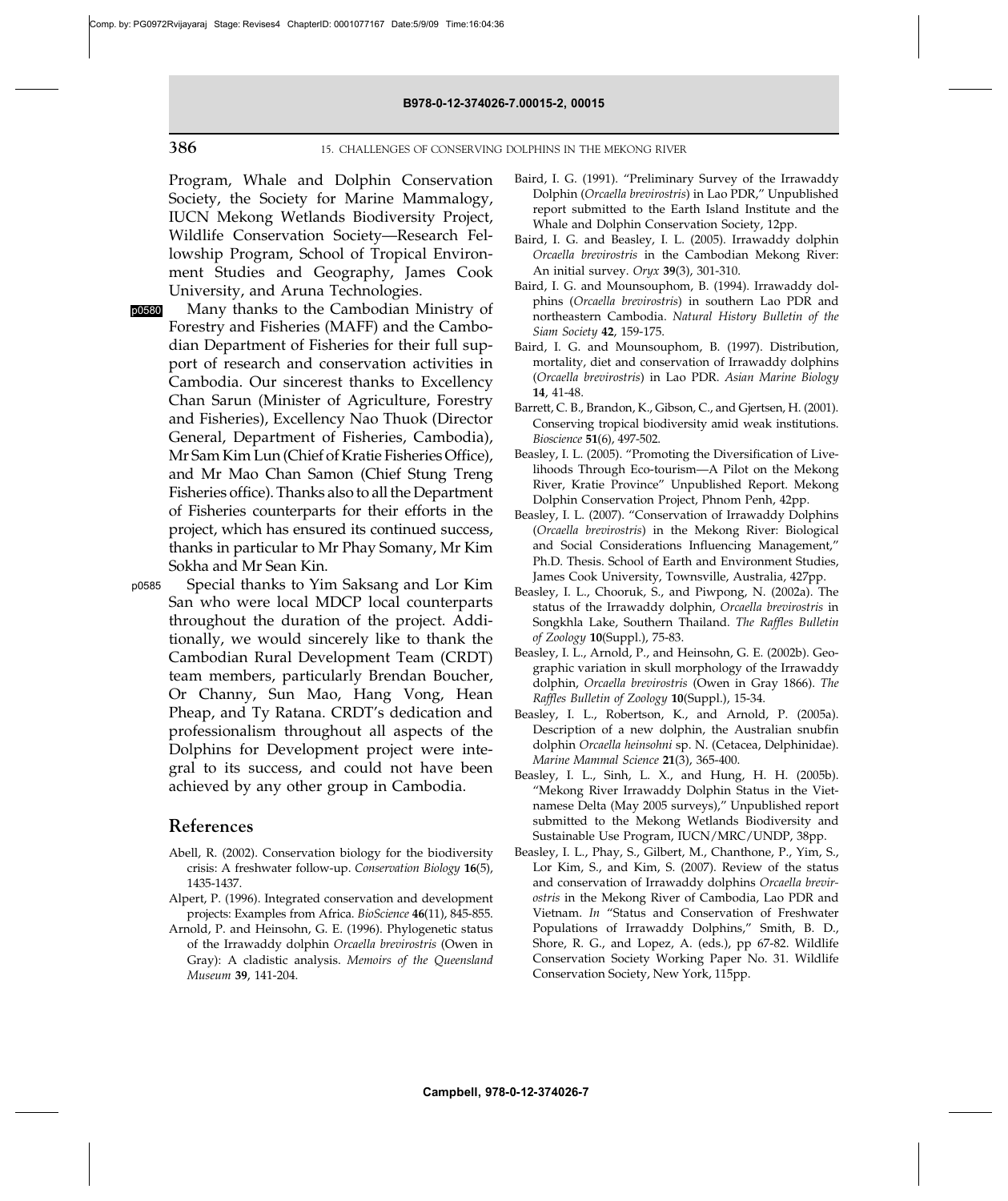### REFERENCES 387

- Bejder, L., Dawson, S. M., and Harraway, J. A. (1999). Responses by Hector's dolphins to boats and swimmers in Porpoise Bay, New Zealand. Marine Mammal Science 15, 738-750.
- Bejder, L., Samuels, A., Whitehead, H., Gales, N., Mann, J., Conner, R., Heithaus, M., Watson-Capp, J., Flaherty, C., and Krutzen, M. (2006). Decline in relative abundance of bottlenose dolphins exposed to long-term disturbance. Conservation Biology 20, 1791-1798.
- Berger, J. (1990). Persistence of different sized populations: An empirical assessment of rapid extinctions in bighorn sheep. Conservation Biology 4, 91-98.
- Bergmans, W. (1995). On mammals from the People's Democratic Republic of Laos, mainly from Sekong Province and Hongsa Special Zone. International Journal of Mammalian Biology 60, 286-306.
- Berkes, F. (2004). Rethinking community-based conservation. 18(3), 621-630.
- Buckstaff, K. C. (2004). Effects of watercraft noise on the acoustic behavior of bottlenose dolphins, Tursiops truncatus, in Sarasota Bay, Florida. Marine Mammal Science 20, 709-725.
- Caughley, G. and Gunn, A. (1996). "Conservation Biology in Theory and Practice," Blackwell Science, London, 459pp.
- Chung, B. D. and Ho, D. T. (2002). A review of the results of the studies on marine mammals in Vietnamese waters. Working paper CMS/SEAMAMII/Doc.4 presented In "Second International Conference on the Marine Mammals of Southeast Asia," Dumaguete City, Philippines, 5pp.
- Coates, D., Poeu, O., Suntornratana, D., Tung, N. T., and Viravong, S. (2003). "Biodiversity and Fisheries in the Lower Mekong Basin," Mekong Development Series No. 2. Mekong River Commission, Phnom Penh, Cambodia, 30pp.
- Constantine, R., Brunton, D. H., and Dennis, T. (2004). Dolphin-watching tour boats change bottlenose dolphin (Tursiops truncatus) behaviour. Biological Conservation 117, 299-307.
- De Guise, S., Martineau, D., Béland, P., and Fournier, M. (1995). Possible mechanisms of action of environmental contaminants on St. Lawrence beluga whales (Delphinopterus leucas). Environmental Health Perspectives. 103(4), 73-77.
- Dudgeon, D. (2000a). Conservation of freshwater biodiversity in Oriental Asia: Constraints, conflicts and challenges to science and sustainability. Limnology 1, 237-243.
- Dudgeon, D. (2000b). The ecology of tropical Asian rivers and streams in relation to biodiversity conservation. Annual Review of Ecology and Systematics 31, 239-263.
- Dudgeon, D. (2000c). Large-scale hydrological changes in tropical Asia: Prospects for riverine biodiversity. Bio-Science 50(9), 793-806.
- Dudgeon, D. (2000d). Riverine biodiversity in Asia: A challenge for conservation biology. Hydrobiologia 418, 1-13.
- Dudgeon, D. (2005). Last chance to see: Ex situ conservation and the fate of the baiji. Aquatic Conservation: Marine and Freshwater Ecosystems 15, 105-108.
- Ferraro, P. J. (2001). Global habitat protection: Limitations of development interventions and a role for conservation performance payments. Conservation Biology 15(4), 990-1000.
- Ferraro, P. J. (2002). The local costs of establishing protected areas in low-income nations: Ranomafana National Park, Madagascar. Ecological Economics 43, 261-275.
- Ferraro, P. J. and Kiss, A. (2002). Direct payments to conserve biodiversity. Science 298, 1718-1719.
- Ferraro, P. J. and Simpson, R. D. (2001). Cost-effective conservation: A review of what works to preserve biodiversity. Resources 143, 17-20.
- Fisher, S. J. and Reeves, R. R. (2005). The global trade in live cetaceans: Implications for conservation. Journal of International Wildlife Law and Policy 8, 315-340.
- Gauthier, J. M., Pelletier, E., Brochu, C., Moore, S., Metcalfe, C. D., and Béland, P. (1998). Environmental contamimants in tissues of a neonate St Lawrence Beluga whale. (Delphinapterus leucas). Marine Pollution Bulletin 36(1), 102-108.
- Gilbert, M. and Beasley, I. L. (2006). "Mekong River Irrawaddy Dolphin Stranding and Mortality Summary: January 2001-December 2005," Wildlife Conservation Society—Cambodia Program, Phnom Penh, 39pp.
- Gruvel, A. (1925). "L'Indochine, ses Richesses Marines et Fluviales," Society for the Education of Geological Maritime College, Paris, 215pp (not viewed).
- Hastie, G. D., Wilson, B., Turfft, L. H., and Thompson, P. M. (2003). Bottlenose dolphins increase breathing synchrony in response to boat traffic. Marine Mammal Science 19, 74-84.
- Johannes, R. E., Freeman, M., and Hamilton, R. (2000). Ignore fishers knowledge and miss the boat. Fish and Fisheries 1, 257-271.
- Kittiwattanawong, K., Chantraporysl, S., Ninwat, S., and Chooruk, S. (2007). Review of the status and conservation of Irrawaddy dolphins Orcaella brevirostris in Songkhla Lake of Thailand. In "Status and Conservation of Freshwater Populations of Irrawaddy Dolphins," Smith, B. D., Shore, R. G., and Lopez, A. (eds.), pp 83-89. Wildlife Conservation Society Working Paper No. 31. Wildlife Conservation Society, New York, 115pp.
- Kreb, D. (2004). "Conservation and Social Ecology of Freshwater and Coastal Irrawaddy Dolphins in Indonesia," Ph.D. Dissertation. Institute for Biodiversity and Ecosystem Dynamics, University of Amsterdam, Amsterdam, Au1 230pp.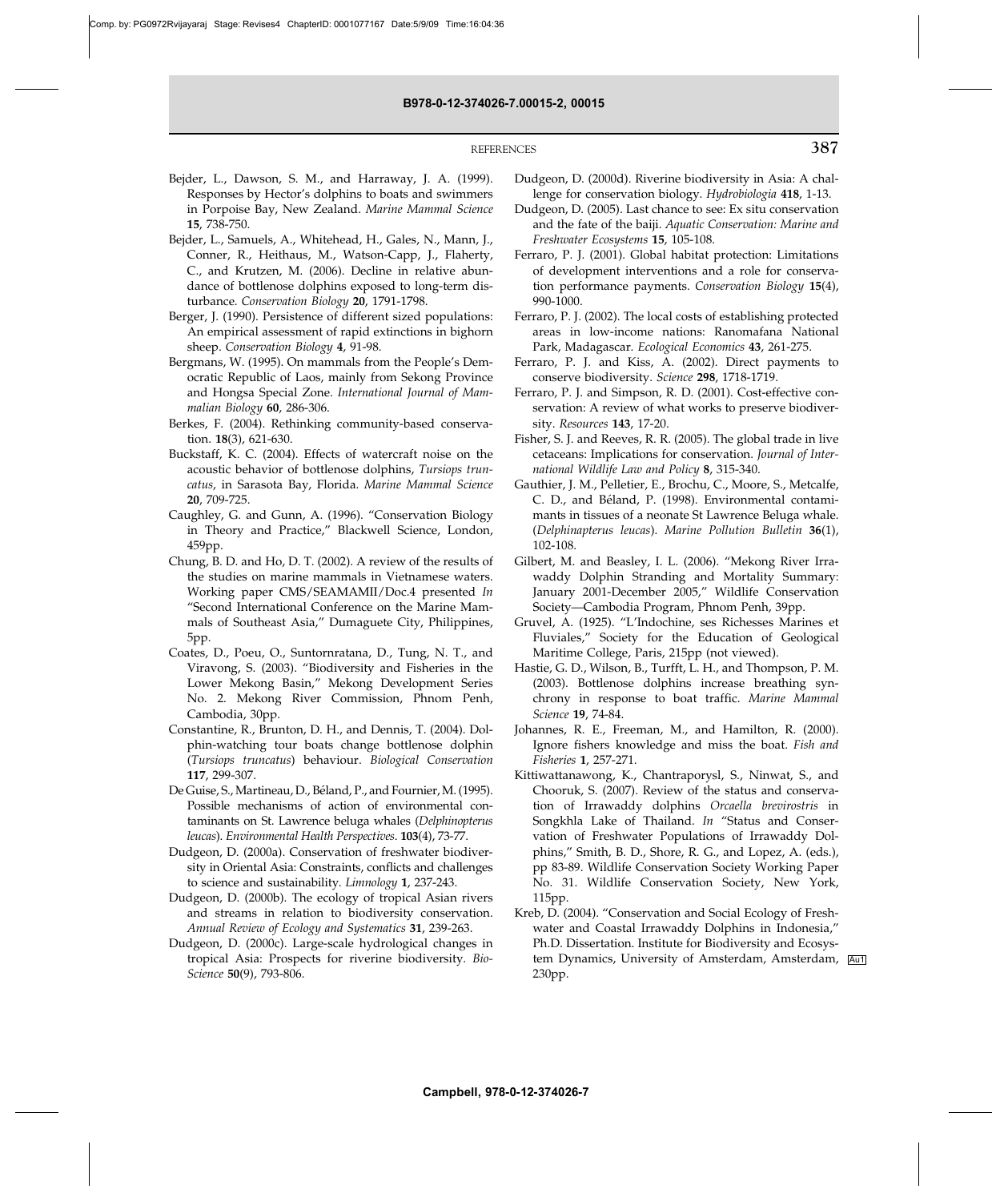#### **388** 15. CHALLENGES OF CONSERVING DOLPHINS IN THE MEKONG RIVER

- Kreb, D. (2005). Abundance of freshwater Irrawaddy dolphins in the Mahakam River in East Kalimantan, Indonesia, based on mark-recapture analysis of photoidentified individuals. Journal of Cetacean Research and Management 6(3), 269-277.
- Kreb, D., Budiono, and Syahrani. (2007). Review of the status and conservation of Irrawaddy dolphins Orcaella brevirostris in the Mahakam River of Indonesia. In "Status and Conservation of Freshwater Populations of Irrawaddy Dolphins," Smith, B. D., Shore, R. G., and Lopez, A. (eds.), pp 53-66. Wildlife Conservation Society, Working Paper No. 31. Wildlife Conservation Society, New York, 115pp.
- Krempf. (1924-1925). "Campagnes de Lanessan Rapp," Institute Oceanography Indochine, Hanoi, 255pp (not viewed).
- Lemon, M., Lynch, T. P., Cato, D. H., and Harcourt, R. G. (2006). Response of travelling bottlenose dolphins (Tursiops aduncas) to experimental approaches by a powerboat in Jervis Bay, New South Wales, Australia. Biological Conservation 127, 363-372.
- Lloze, R. (1973). "Contribution a L'etude Anatomique, Histologique et Biologique de l'Orcaella brevirostris (Gray, 1866) (Cetacea, Delphinidae) du Mekong," Ph.D. Dissertation. L'Universite Paul Sabatier de Toulouse, France, 598pp.
- Lovgren, S. (2006). China's rare dolphin now extinct, experts announce. National Geographic News. http://news. nationalgeographic.com/news/2006/12/061214-dolphinextinct.html. Accessed 01 February 2007.
- Lusseau, D. (2003a). Male and female bottlenose dolphins Tursiops spp. have different strategies to avoid interactions with tour boats in Doubtful Sound, New Zealand. Marine Ecology Progress Series 257, 267-274.
- Lusseau, D. (2003b). Effects of tour boats on the behavior of bottlenose dolphins: Using Markov chains to model anthropogenic impacts. Conservation Biology 17, 1785-1793.
- Main, M., Roka, B. F., and Noss, R. F. (1999). Evaluating costs of conservation. Conservation Biology 13(6), 1262-1272.
- Margoluis, R. and Salafsky, N. (1998). "Measures of Success: Designing, Managing and Monitoring Conservation and Development Projects," Island Press, Washington, DC, 382pp.
- Mayer, S. and Simmonds, M. (1996). Science and precaution in cetacean conservation. In "The Conservation of Whales and Dolphins," Simmonds, M. and Hutchison, J. D. (eds.), pp 391-406. Chichester, John Wiley and Sons, New York.
- McCully, P. (2001). "Silenced Rivers: The Ecology and Politics of Large Dams," Zen Books, London, 249pp.
- McShane, T. O. and Wells, M. P. (2004). Integrated conservation and development. In "Getting Biodiversity Projects to Work: Towards More Effective Conservation and

Development," McShane, T. O. and Wells, M. P. (eds.), pp 3-9. Columbia University Press, New York, 464pp.

- Mouhot, H. (1966). "Henri Mouhot's Diary—Travels in the Central Parts of Siam, Cambodia and Laos During the years 1858-1861" Oxford University Press, London, 238pp.
- Nowacek, S. M., Wells, R. S., and Solow, A. R. (2001). Shortterm effects of boat traffic on bottlenose dolphins, Tursiops truncatus, in Sarasota Bay, Florida. Marine Mammal Science 17, 673-688.
- Owen, R. (1866). On some Indian Cetacea collected by Walter Elliot, Esq. Transactions of the Zoological Society of London 6, 17-47.
- Pattnaik, A. K., Sutaria, D., Khan, M., and Behera, B. P. (2007). Review of the status and conservation of Irrawaddy dolphins Orcaella brevirostris in Chilika Lake of India. In "Status and Conservation of Freshwater Populations of Irrawaddy Dolphins," Smith, B. D., Shore, R. G., and Lopez, A. (eds.), pp 41-52. Wildlife Conservation Society, Working Paper No. 31. Wildlife Conservation Society, New York, 115pp.
- Perrin, W. F., Dolar, M. L. L., and Alava, M. N. R. (1996). Report of the workshop on the biology and conservation of small cetaceans and dugongs of Southeast Asia, UNEP(W)/EAS WG.1/2. UNEP, Bangkok, Thailand, 101pp.
- Pichler, F. B., Slooten, E., and Dawson, S. M. (2003). Hector's dolphins and fisheries in New Zealand: A species at risk. In "Marine Mammals: Fisheries, Tourism and Management Issues,"Gales, N., Hindell, M., and Kirkwood, R. (eds.). CSIRO, Collingwood, 460pp.
- Poulsen, A. F. and Valbo-Jorgensen, J. (2001). Deep pools in the Mekong River. Mekong River Commission: Catch and Culture 7, 10-11.
- Prins, H. H. (1992). The pastoral road to extinction: Competition between wildlife and traditional pastoralism in East Africa. Environmental Conservation 19, 117-123.
- Prins, H. H., Grootenhuis, J. J., and Dolan, T. (2000). "Wildlife Conservation by Sustainable Use," Kluwer Academic Publishers, Boston, 496pp.
- Reed, D. H., O'Grady, J. J., Brook, B. W., Ballou, J. D., and Frankham, R. (2003). Estimates of minimum viable population sizes for vertebrates and factors influencing those estimates. Biological Conservation 113(1), 23-34.
- Reeves, R. R. and Gales, N. J. (2006). Realities of baiji conservation. Conservation Biology 20(3), 626-628.
- Saunders, D. L., Meeuwig, J. J., and Vincent, C. J. (2002). Freshwater protected areas: Strategies for conservation. Conservation Biology 16(1), 30-41.
- Sieng, S. (2004). "Small-scale Gold-Mining in Cambodia: A Situation Assessment," Oxfam America, Phnom Penh, Cambodia, 37pp.
- Smith, B. D. and Beasley, I. L. (2004). Orcaella brevirostris (Mekong River subpopulation). In "IUCN 2004. 2004